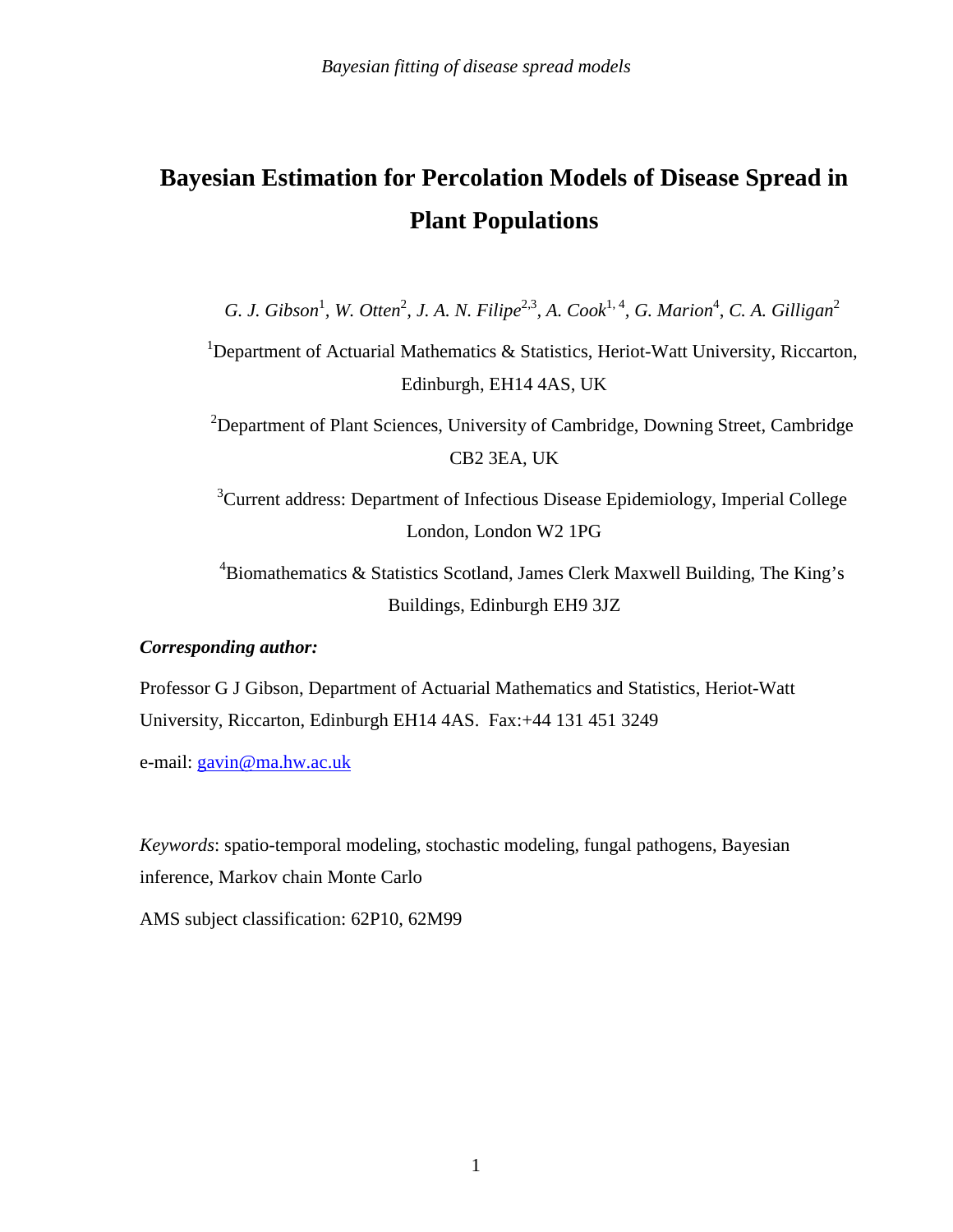### **Abstract**

Statistical methods are formulated for fitting and testing percolation-based, spatiotemporal models that are generally applicable to biological or physical processes that evolve in spatially distributed populations. The approach is developed and illustrated in the context of the spread of *Rhizoctonia solani*, a fungal pathogen, in radish but is readily generalized to other scenarios. The particular model considered represents processes of primary and secondary infection between nearest-neighbour hosts in a lattice, and time-varying susceptibility of the hosts. Bayesian methods for fitting the model to observations of disease spread through space and time in replicate populations are developed. These use Markov chain Monte Carlo methods to overcome the problems associated with partial observation of the process. We also consider how model testing can be achieved by embedding classical methods within the Bayesian analysis. In particular we show how a residual process, with known sampling distribution, can be defined. Model fit is then examined by generating samples from the posterior distribution of the residual process, to which a classical test for consistency with the known distribution is applied, enabling the posterior distribution of the P-value of the test used to be estimated. For the *Rhizoctonia*-radish system the methods confirm the findings of earlier non-spatial analyses regarding the dynamics of disease transmission and yield new evidence of environmental heterogeneity in the replicate experiments.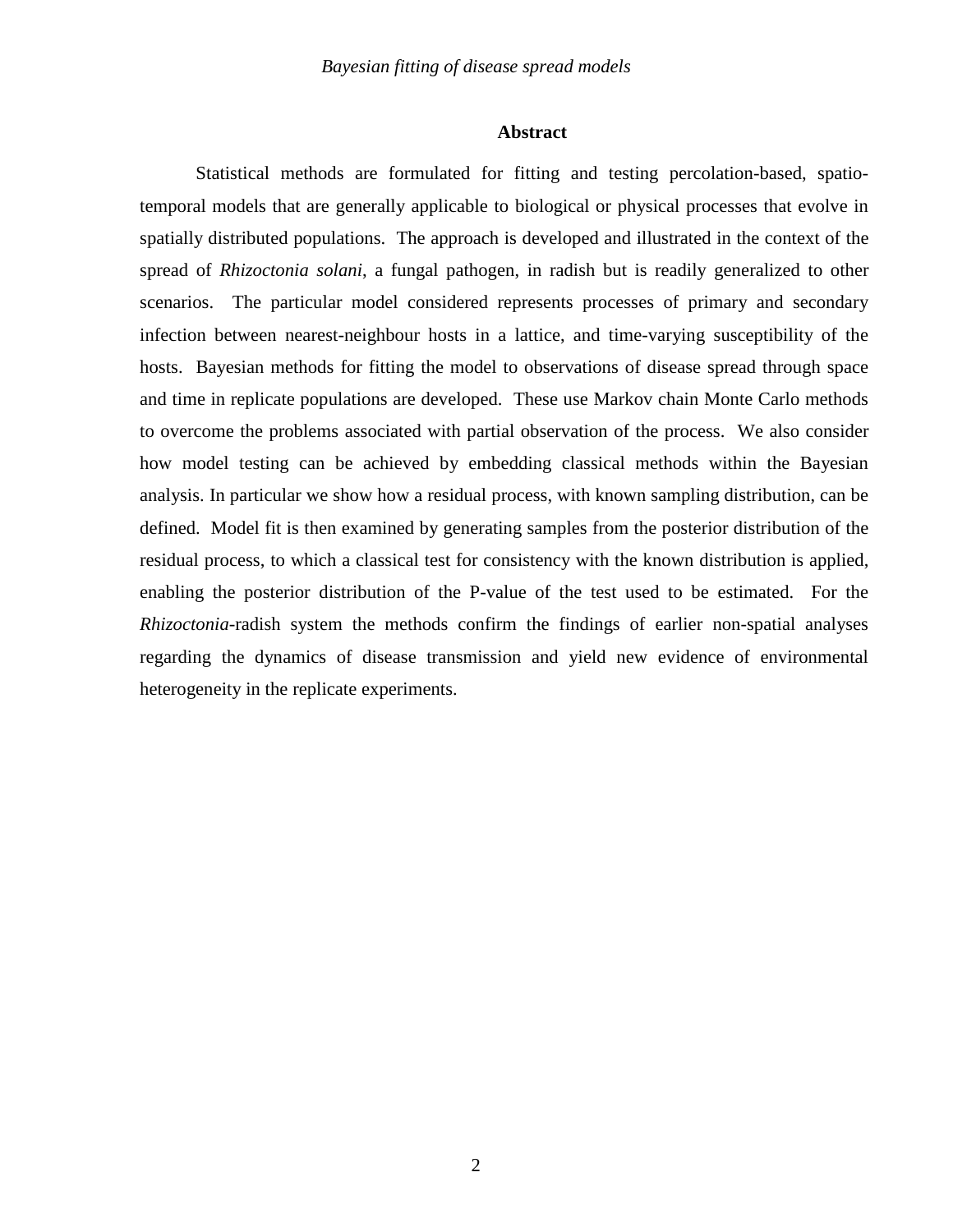### **1. Introduction**

In the literature of spatio-temporal modeling there is a large body of work relating to the broad area of percolation. This is a natural approach for representing biological or physical processes that evolve through a spatially dispersed population when the dynamics of the process are determined by local interactions. It has been applied to *inter alia* the spread of forest fires (Cox & Durrett, 1981), the dynamics of intereracting species in ecosystems (Wissel, 2000) and to the spread of infectious diseases (Kuulasmaa, 1982; Bailey *et al*. 2000; Otten *et al.* 2004). It seems particularly suitable for the systems of study in this paper which deal with host-pathogen interactions in managed botanical populations that may naturally be represented on a lattice.

Research on percolation tends to focus on what may loosely be described as emergent behaviour. This deals with the large-scale and long-term, asymptotic properties of percolation processes, for example deriving critical values of parameters at phase transitions between extinction and persistence of a process. In the study of epidemic processes this work is important for characterizing conditions under which a disease may be expected to invade a population, or determining the level of control required to ensure ultimate extinction.

In order to inform studies that attempt to predict the dynamics of a system using percolation models it is necessary to obtain statistically valid estimates of key parameters. There is, however, relatively little research into statistical methodology for parameter estimation in percolation models. A common approach when modeling spatio-temporal systems is to replace a spatially-explicit model with a non-spatial model that is then fitted to non-spatial summaries of the data (*e.g.* Kleczkowski *et al*., 1996, Gibson *et al.*, 1999). In the context of modeling epidemics these summaries may typically take the form of disease progress curves that record numbers of infectious or symptomatic individuals over time. More recently, the approach has been extended to fit semi-spatial models (Filipe *et al.*, 2004), which capture some of the spatial nature of epidemic processes by representing the evolution of low-order correlations in spatial pattern in addition to disease incidence. Such approaches, although convenient and useful, do not fully exploit experimental data that are explicitly spatial, such as those arising from the intensively mapped microcosm experiments considered in this paper. A further disadvantage of modeling only non-spatial summaries of spatial systems is that explicit spatial data cannot obviously be used to assess model fit. This makes it harder to distinguish between competing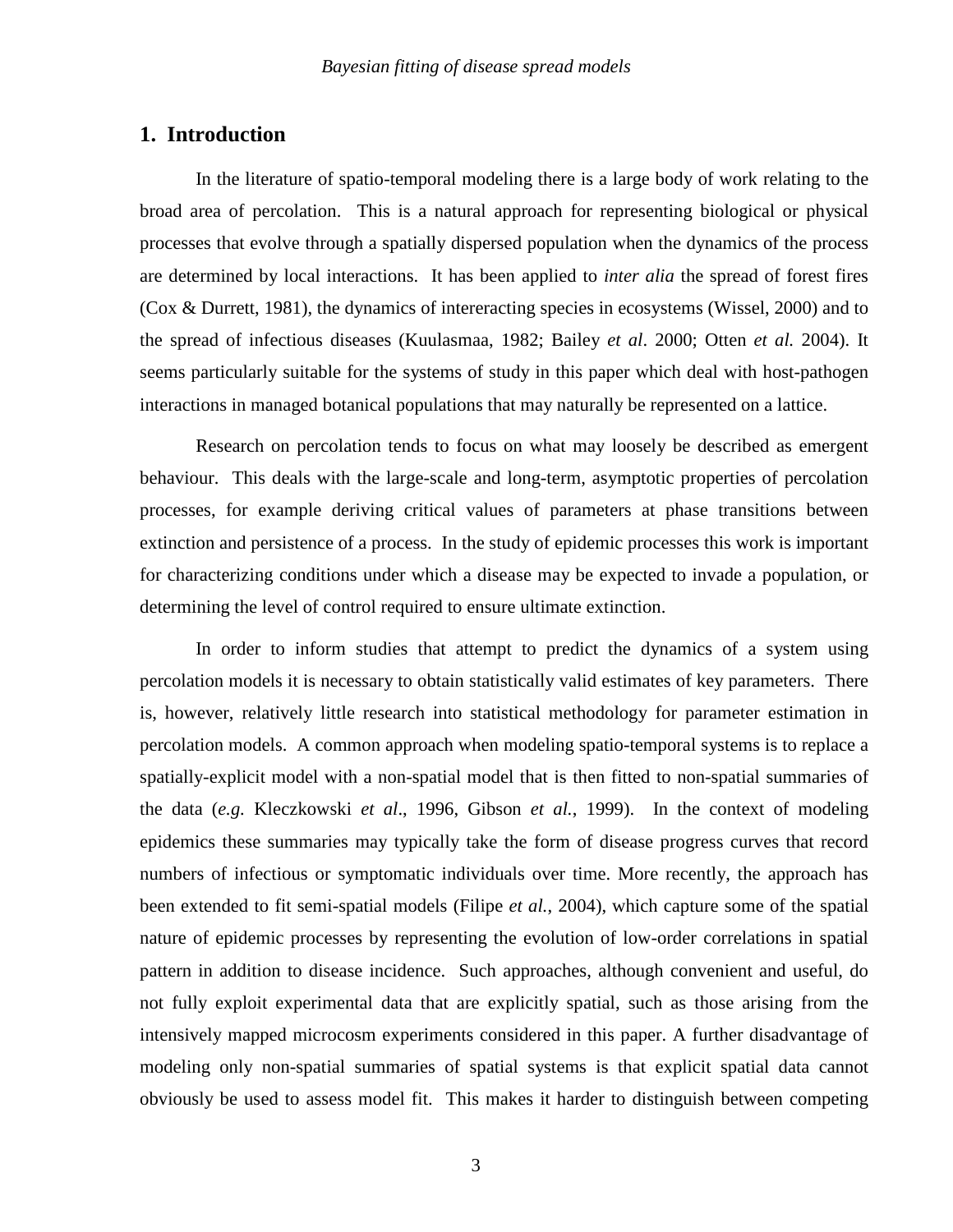models for a process, when the differences in models are not strongly reflected in the non-spatial summaries.

Here we describe and test methods for parameter estimation and model assessment for spatio-temporal models using extensive data from microcosm experiments involving the spread of a soil-borne disease through replicated seedling populations. Although the methods are applied to a specific laboratory-based system, they are applicable to a wide class of natural and semi-natural systems. Indeed, a closely related approach has been taken for fitting spatiotemporal models to disease spread in populations of citrus (Gibson 1997a, 1997b; Gottwald *et al.* 1999). The current study is distinct from this past work through its explicit treatment of times, rather than mere order, of infections and its focus on models with short range interactions, a specialisation which we exploit in the design of efficient algorithms for model fitting. The approach is fundamentally Bayesian and makes extensive use of modern computational methods – in particular Markov chain Monte Carlo (MCMC) methods – in order to take account of the incomplete nature of the experimental observations.

An important feature of the current study is the development of tests of model fit that take account of the spatial nature of the data. This we achieve by defining the notion of a stochastic residual for each individual in a population and then investigating the joint posterior properties of these. Since the sampling distribution of these residuals is known, we are able to test the model by carrying out a classical test of conformity to this distribution, treating the posterior distribution of a resulting P-value as a representation of evidence against the model fit. The idea of considering the posterior distribution of a classical test statistic, specifically a likelihood ratio, has recently been examined in other contexts by Aitkin et al. (2005).

Our aim in this paper, then, is to present this methodology and illustrate its use in the context of a particular host-pathogen system (*Rhizoctonia solani* Kühn that causes damping-off disease in a population of radish seedlings) described in section 2, for which a percolation approach is believed to be valid. Section 3 presents a spatio-temporal stochastic model for this disease which represents the spread of symptoms in the population as a percolation process and allows for dynamical changes in the rates of disease transmission of an earlier pseudo-spatial model (Filipe *et al.* 2004). Section 4 describes how the model parameters can be estimated in a Bayesian framework and gives a detailed description of the MCMC algorithms used to carry this out. In Section 5 we describe the process of generating latent stochastic residuals and how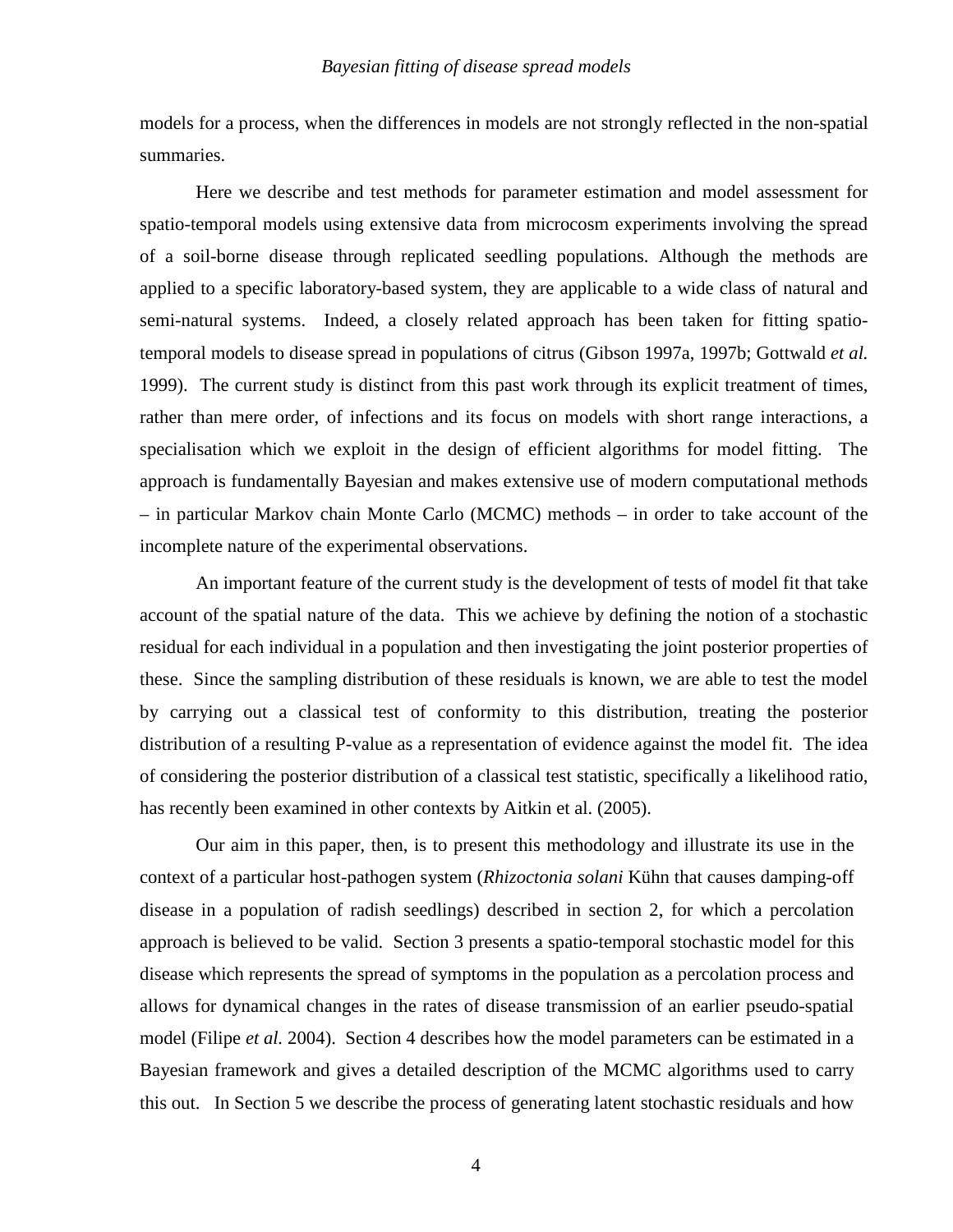to use them to investigate the posterior distribution of a P-value to quantify model fit. In section 6, we apply the techniques to spatio-temporal data of disease progress from the microcosm experiments and discuss the biological conclusions that can be drawn from the analyses. Finally, Section 7 discusses some further directions for the work.

# **2. Experimental systems**

As a model system we consider microcosm experiments on epidemics of *R. solani* described more fully in Otten *et al*. (2003) and Filipe *et al*. (2004). The data record the observed development of damping-off disease on populations of radish seedlings (*cv.* Cherry Belle) caused by *R. solani*, a fungus that attacks hosts in the early stages of development, mature plants rapidly becoming resistant to parasitism (Deacon 1980). They were obtained for 13 replicate microcosms with low and high levels of initial inoculum (giving 26 experimental units). For each replicate, the data record daily the numbers and positions of diseased seedlings in a population of 414 plants arranged in an 18 × 23 rectangular array grown in clear plastic boxes. *Rhizoctonia solani* was added in the form of mycelial discs placed adjacent to randomly selected plants in each box. For low-inoculum and high-inoculum replicates, 15 discs and 45 discs were used, respectively. Host genotype and density, water availability, light and temperature were strictly and identically controlled in each replicate. Accordingly, differences in disease dynamics between treatments may be assumed to reflect differences in primary infection arising from different initial inoculum densities as well as demographic variability in disease transmission amongst replicates. The positions of damped-off seedlings were recorded daily for 17 days after seedling emergence. Figure 1 shows the evolution of a low-inoculum replicate and depicts the locations of symptomatic plants at a subset of the recorded times.

Filipe *et al.* (2004) developed a 'semi-spatial' stochastic model for this process. This was obtained by applying spatial moment-closure techniques from statistical physics (pair-wise approximation – see e.g. Filipe & Gibson (1998, 2001)) to an explicitly spatio-temporal model for the disease transmission process. Parameters in this non-spatial approximation were estimated for each treatment by maximum-likelihood fitting to the incremental numbers of infections (averaged over replicates) observed in the experiments. A potential limitation of the analysis of Filipe *et al.* (2004) is that by fitting to incremental numbers of diseased plants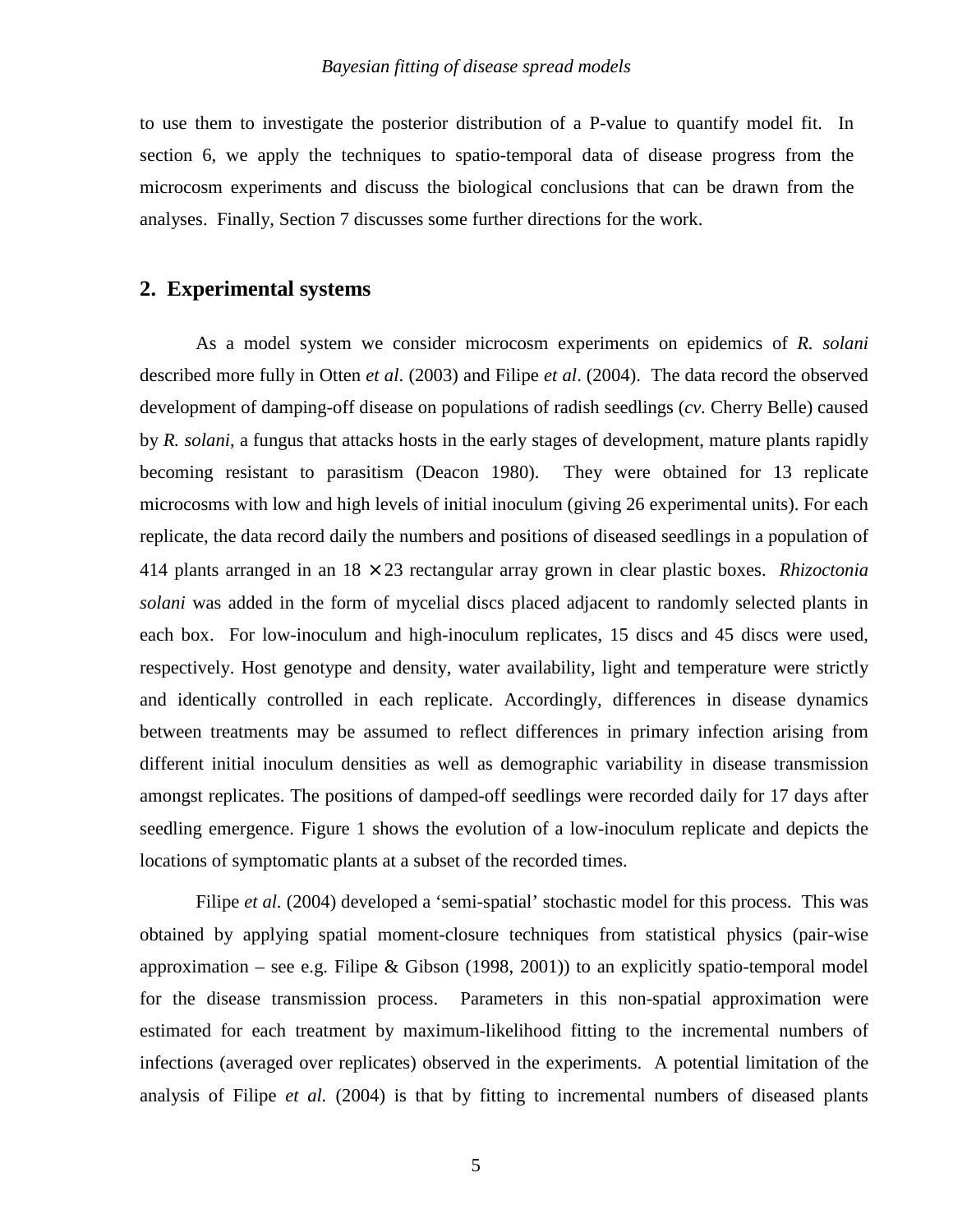#### *Bayesian fitting of disease spread models*

averaged over replicates, within-treatment differences in replicates cannot be investigated. Furthermore, it does not make explicit use of the spatial nature of the data.

By contrast, the methods introduced in this paper fully exploit the availability of replicated spatial data to analyse the dynamics of a percolation process. We illustrate the application of the methods to answer epidemiologically important questions. These concern the analysis of treatment effects on transmission parameters, the identification of time-varying rates of host-to-host transmission, and the occurrence of variability in parameter estimates amongst replicate epidemics within treatments. Our prior expectation is that differences in disease dynamics between the low and high inoculum density treatments can be attributed to the different levels of inoculum *only* and not to systematic differences in transmission parameters between the treatments. In considering host-to-host transmission, we wish to determine whether or not the spatio-temporal analysis provides evidence supporting the time-varying rate of transmission, specifically a 'rise-and-fall', suggested by previous analyses (Otten *et al.* 2003, Filipe *et al.* 2004). Finally, and most importantly we demonstrate the power of the methods to detect possible variability between replicates and to assess the validity of the assumptions underlying the formulation of a given model.

### **3. A percolation based model for disease spread**

In the model the population of seedlings is represented as being located at the vertices of a finite square lattice  $\mathcal{L}$ . The epidemic is initiated at time  $t = 0$ , when a subset of the sites  $X_0 \subseteq \mathcal{L}$ is inoculated with the fungus. Each  $x \in X_0$  develops symptoms due to primary infection by this initial inoculum at a random time  $T_x \sim \text{Exp}(a)$  (if x is not already symptomatic due to infection via secondary infection from one of its four nearest neighbours). The random variables  ${T_x | x \in \mathbb{R}^n}$ *X*0} are assumed to be independent. Seedlings can also become symptomatic due to secondary infection. Specifically, if a site  $x$  develops symptoms at time  $t$ , then a neighbouring site  $y$ develops symptoms at  $t + T_{xy}$  (if it has not already become symptomatic due to infection from another source) where

$$
T_{xy} \sim \text{Exp}(\phi(t)),\tag{3.1}
$$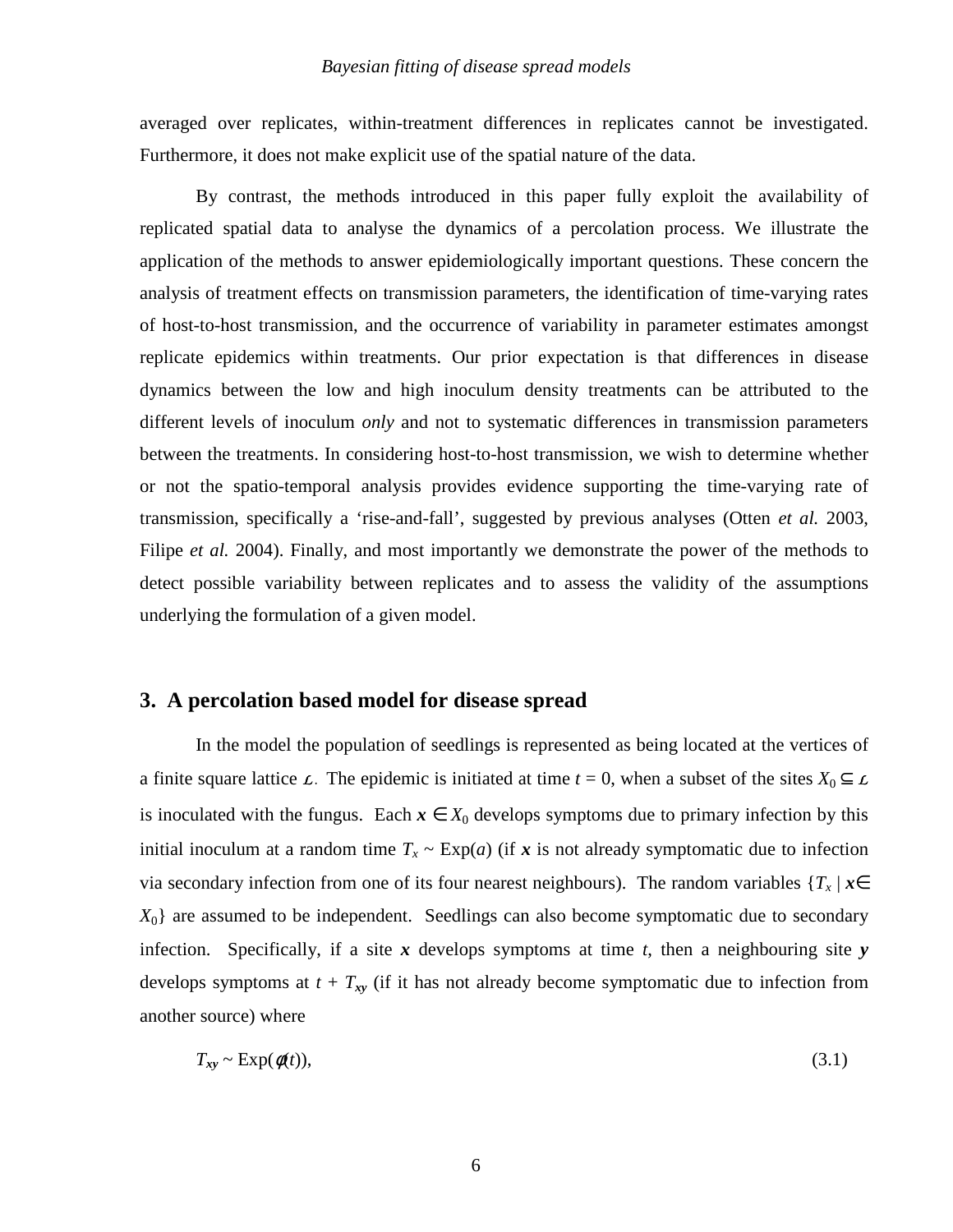so that  $E(T_{xy})$  is a function of the time at which x became symptomatic. We assume that the random variables  ${T_{xy} | y$  is a nearest neighbour of x are *independent*, analogous to bond percolation. The function φ(*t*) reflects the formulation of Filipe *et al.* (2004). Specifically, we represent the biological hypothesis of a rise and fall in the secondary infection rate by  $\phi(t) = b_0 \exp\left(-b_1 \left(\log\left(\frac{(t+4)}{b_2}\right)\right)^2\right)$ . Other functions could equally well be proposed. The model used here therefore has four free parameters. These are: *a*, the rate of primary infection from initial inoculum;  $b_0$ , which (loosely) represents the peak rate of secondary infection;  $b_1$ which controls the range of variation in the secondary infection rate over time; and  $b_2$  which determines the timing of the peak rate of secondary infection. In this paper we have changed our time origin from that used in Filipe *et al.* (2004) so that  $t = 0$  here corresponds to the day of emergence of the seedlings (observed to be  $t = 4$  by Otten *et al.* (2003)). Note, therefore, that  $b_2$ corresponds to the timing of peak rate as measured on the scale used in Filipe *et al.* (2004). The replicates were generally observed until 17 days after emergence so that *tmax* = 17.

Realisations of this stochastic model for the onset of symptoms in the lattice can be readily simulated. Our main purpose in this paper is to use the above model to interpret experimental observations in terms of fundamental processes rather than to analyse the stochastic dynamics of the process. Therefore we do not present extensive simulations in this paper.

# **4. Bayesian fitting of percolation models**

Suppose that we observe the population of plants in the lattice continuously from  $t = 0$  to  $t = t_{max}$  and record the precise times of onset for symptomatic seedlings during this period. In this case the observations would take the form of a lattice of times  $\{t(x) | x \in L \}$ , precisely recorded for all sites displaying symptoms at some time during [0, *tmax*] and censored for nonsymptomatic sites. We suppose that there are *N* sites in the lattice of which *k* become symptomatic before time *tmax*. Denoting the observations by *y*, and the model parameter vector as  $\boldsymbol{\theta} = (a, b_0, b_1, b_2)$ , we formulate a parameter likelihood  $L(\boldsymbol{\theta} | y)$  as follows.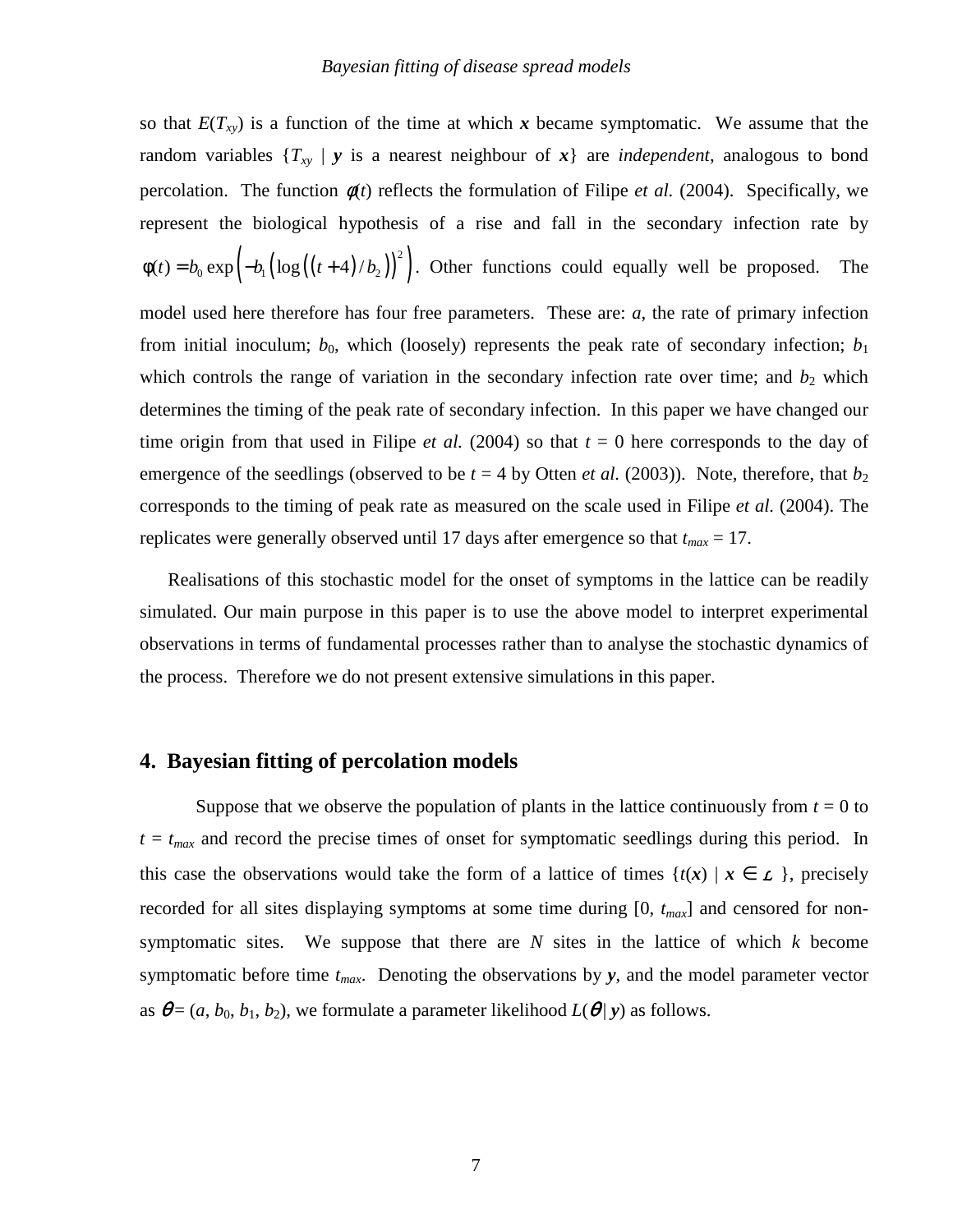### *Bayesian fitting of disease spread models*

Let  $x_1, \ldots, x_k, x_{k+1}, \ldots, x_N$  denote the sites in the lattice arranged according to the order in which symptoms appear (with  $x_{k+1}$ , ...,  $x_N$  representing any ordering of the unsymptomatic sites at *tmax*). It follows that *y* is observed if and only if ,

1. for each site  $x_i$ ,  $i = 1, 2, ..., k$ , then the earliest time at which  $x_i$  becomes infected from a contacting source (primary infection or previously infected neighbour) is  $t(x_i)$ ,

2. for each site  $x_i$ ,  $i = k+1, ..., N$ , the earliest time at which  $x_i$  becomes infected from a contacting source exceeds *tmax*.

It can be shown that the parameter likelihood can be expressed as a product of terms, one for each site, representing the contribution to the likelihood arising from constraints 1) or 2) above. That is

$$
L(\theta | y) = \prod_{i=1}^{k} f_1(t(\mathbf{x}_i); t(\mathbf{x}_1), ..., t(\mathbf{x}_{i-1}), \theta) \prod_{i=k+1}^{N} f_2(t_{max}; t(\mathbf{x}_1), ..., t(\mathbf{x}_k), \theta)
$$
(4.1)

For a given site  $x_i \in \{x_1, ..., x_k\}$ , with *m* previously infected neighbours  $x_{i_n}$ ,  $1 \le n \le m$ , and primary inoculum

$$
f_1(t(\mathbf{x}_i); t(\mathbf{x}_1),..., t(\mathbf{x}_{i-1}), \theta) = \left(a + \sum_{n=1}^m \phi(t(x_{j_n}), b)\right) e^{-at(\mathbf{x}_i)} \prod_{n=1}^m \exp\left(-\phi(t(\mathbf{x}_{j_n}), b)(t(\mathbf{x}_i) - t(\mathbf{x}_{j_n}))\right)
$$
\n(4.2)

For  $i > k$ , if  $x_i$  has *m* previously infected neighbours and primary inoculum the corresponding factor is

$$
f_2(t(\mathbf{x}_i); t(\mathbf{x}_1), \dots, t(\mathbf{x}_{i-1}), \theta) = e^{-at(\mathbf{x}_i)} \prod_{n=1}^m \exp\bigl(-\phi\bigl(t(\mathbf{x}_{j_n}), b\bigl)\bigl(t(\mathbf{x}_i) - t(\mathbf{x}_{j_n})\bigr)\bigr).
$$
 (4.3)

The corresponding expressions for sites without primary inoculum are similar but omit terms involving the parameter *a*.

An important property of the likelihood  $(4.1) - (4.3)$  is that the factor contributed by any site is a function of the history of that site and of its four nearest neighbours in the lattice only. It is perhaps worth noting that, although the likelihood depends on the history, the process itself is Markovian with the next event in time determined only by the current state of the system. This will be particularly useful for the MCMC computations carried out later, in that changes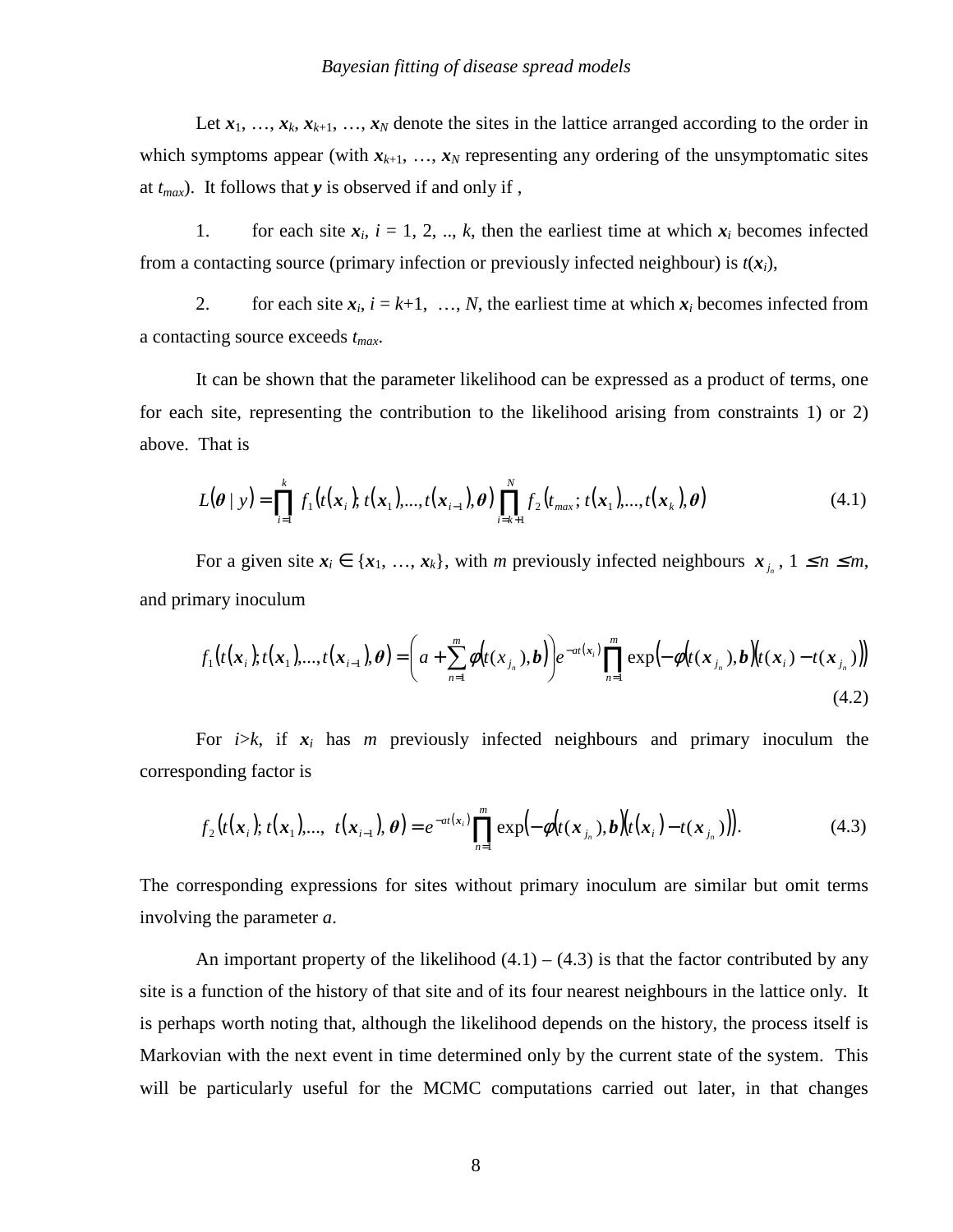proposed to the time of onset of symptoms for one site only affect the calculation of at most 5 terms in  $(4.1)$ .

In practice however, the exact times of onset of symptoms are not observed, since the population is observed at discrete times  $t_1, \ldots, t_r$  say. If a site is recorded as symptomatic for the first time at time  $t_j$ , then the observations merely constrain its time to lie within  $[t_{j-1}, t_j]$ . We denote these censored observations by *y*′, and let *Y*′ denote the set of all outcomes *y* (*i.e.* precise times in  $(0, t_{max})$  that are consistent with the observation *y*' Therefore the desired likelihood takes the form of an integral, namely

$$
L(\theta \mid y') = \int_{y \in Y'} L(\theta \mid y) dy \tag{4.4}
$$

This integral is not in general analytically tractable. Nevertheless we can apply MCMC methods within a Bayesian framework to solve the problem.

### *Parameter estimation using MCMC*

This approach is now commonly used in the fitting of stochastic epidemic models to partial observations (Gibson & Renshaw 1998, O'Neill & Roberts 1999, O'Neill & Becker 2001). It entails treating the unobserved aspects of the process as nuisance parameters and investigating the posterior distribution of these jointly with the model parameters. Inference on model parameters can then be made from their marginal distributions.

Let  $\Theta$  denote the model parameter space and assign a prior distribution, denoted  $p(\theta)$ , for θ. Then, given the censored observations *y*′, the joint posterior density on Θ×*Y*′ is defined by

$$
\pi(\boldsymbol{\theta},\mathbf{y} \mid \mathbf{y}) \propto p(\boldsymbol{\theta})L(\boldsymbol{\theta} \mid \mathbf{y}).
$$

Since  $L(\theta | y)$  can be calculated using (4.1)-(4.4), then we know  $\pi(\theta, y | y')$  up to an unknown constant of proportionality and MCMC methods are particularly appropriate. We use a simple algorithm that uses mainly Metropolis-Hastings updates (Tierney 1994). The algorithm provides adequate performance in this context, although more sophisticated implementations could be carried out.

A Markov chain is defined on  $\Theta \times Y'$ . Each iteration of the chain involves proposing moves of two types to the current state vector  $(\theta, y)$ : updates to the exact times of infection for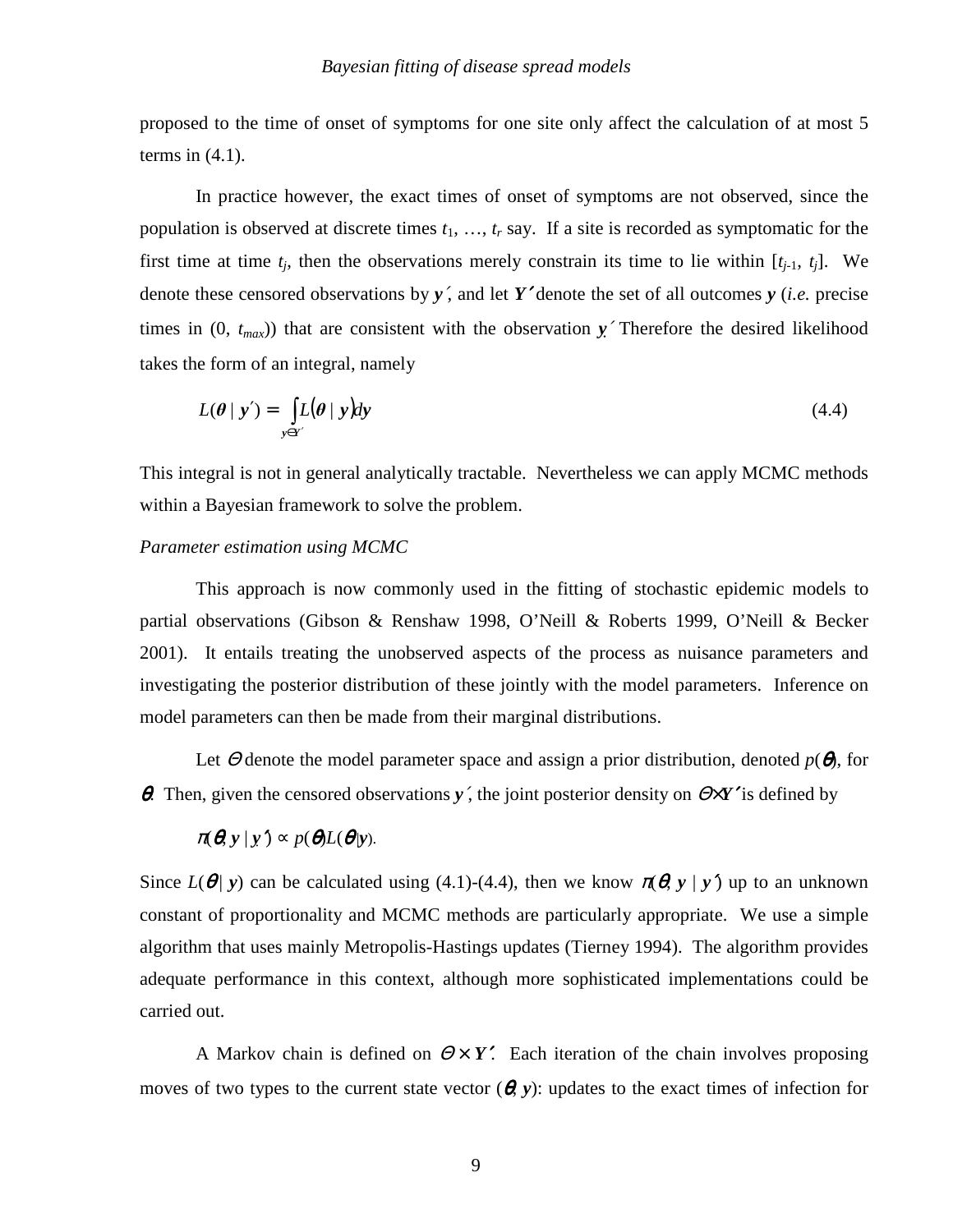plants becoming symptomatic in [0,  $t_{max}$ ], and updates to the parameters  $\theta$ . These are effected as follows.

*Updates to components* of *y*, are effected by considering each site that becomes infectious in [0, *tmax*] in turn. For the chosen site, a new infection time is proposed uniformly from the permissible range  $[t_{j-1}, t_j]$  (where  $t_j$  denotes the observation time when the site was first observed to be infected), giving a new configuration  $y^p$ . The new time is accepted with probability

$$
p_{acc} = \min\!\left(1, \frac{L(\theta \mid y^p)}{L(\theta \mid y)}\right).
$$

Infectious sites are considered in a fixed order in contrast to random scan formulations.

*Updates to parameters* are effected by proposing and accepting or rejecting changes to the current values of  $a$ ,  $b_0$ ,  $b_1$  and  $b_2$  in turn. A new value of the parameter is proposed uniformly from a finite interval centred on the current parameter value, to give a new parameter vector  $\theta^p$ . This new vector is accepted with probability

$$
p_{acc} = \min\left(1, \frac{p(\boldsymbol{\theta}^{\,p})L(\boldsymbol{\theta}^{\,p} \mid \mathbf{y})}{p(\boldsymbol{\theta})L(\boldsymbol{\theta} \mid \mathbf{y})}\right).
$$

Any proposed values of parameters that fall out of the range of the prior are naturally rejected since the prior density is zero at such points. The widths of the uniform windows for the proposed updates to each component of  $\theta$  are selected for each component, and a given replicate, on the basis of trial runs to give favorable mixing properties for the resultant chains. Several authors (*e.g.* Besag et al., 1995) indicate acceptance rates for Metropolis-Hastings updates in the range  $0.2 - 0.5$  as leading to efficient mixing.

We also consider an alternative implementation of a Markov chain sampler for this problem that considers a more complex state space to that above. The second approach allows an independent algorithm to be developed that can be compared to the first in order to check the validity of the posterior densities obtained. It may also have superior mixing properties when the period between successive observations is large. Specifically we extend the state space by considering not only the precise times of the onset of symptoms for each site becoming symptomatic in [0, *tmax*], but also an array *s* which denotes the source of infection for each symptomatic site. At most there are 5 possibilities for the source – primary infection or infection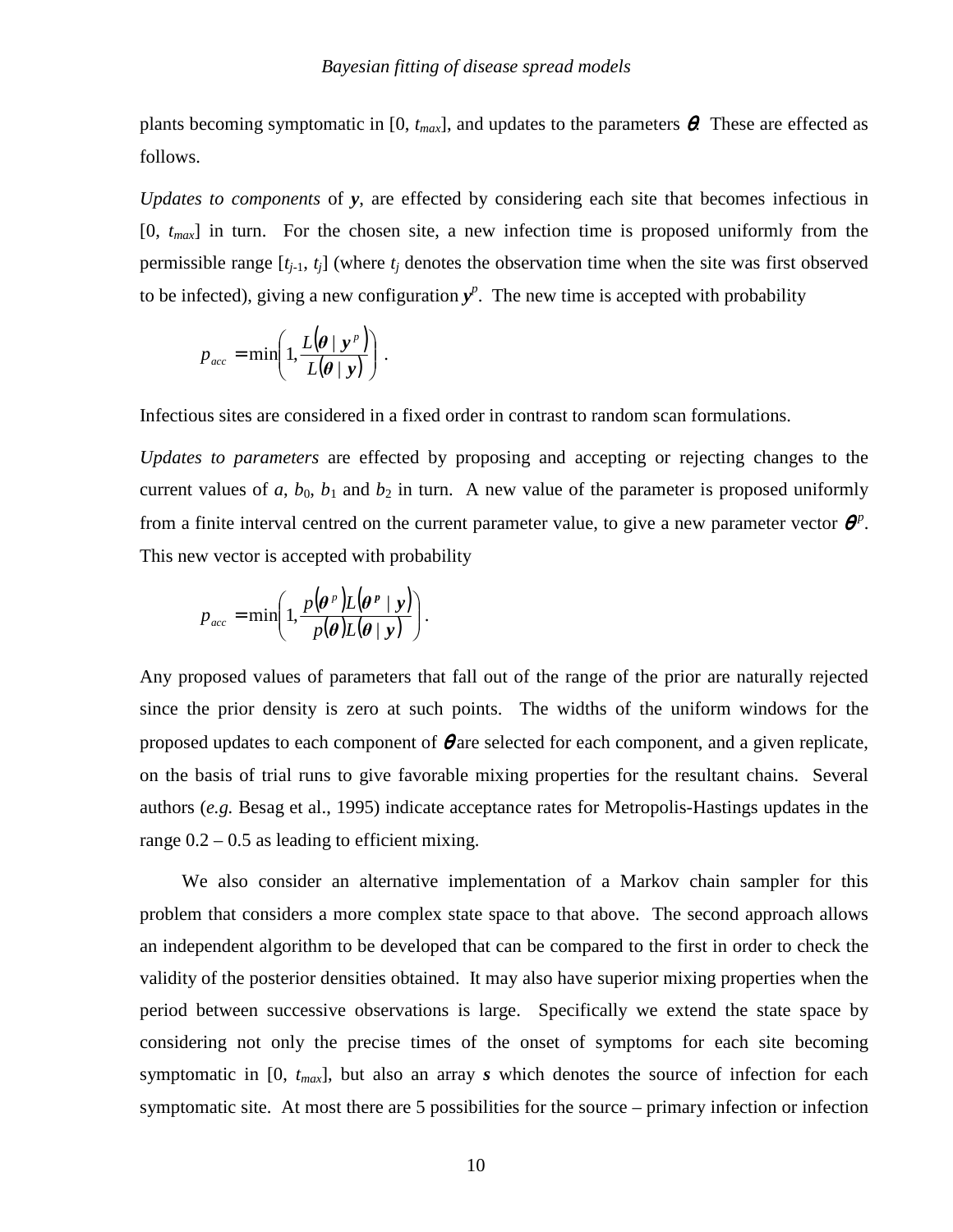from one of the (potentially infected) four neighbours. The new likelihood  $L(\theta, y, s)$  is similar to that defined by  $(4.1) - (4.3)$ . However the contribution from a symptomatic site  $(4.2)$  is different in that the summation,  $\left(a + \sum_{n=1}^{m} \phi\left(t(\mathbf{x}_{i_n}), \mathbf{b}\right)\right)$  $(x_{j_{n}}),$ *m j n*  $a + \sum \phi$  (t =  $\left(a+\sum_{n=1}^{m} \phi\left(t(x_{j_n}),b\right)\right)$  is replaced by a single term corresponding to the particular source of infection – *a*, if the infection is due to primary infection, or  $\phi \left( t(x_{i_n}), b \right)$  if the infection is acquired from the neighbour at  $x_{i_n}$ .

The MCMC algorithm must also be altered for the new state space. When proposing a new infection time for a site,  $x$ , infected between  $[t_{j-1}, t_j]$  the new time is now proposed uniformly from  $[t_l, t_u]$  where  $t_l$  is the supremum of time of infection of the site infecting *x* and  $t_{j-1}$ , and  $t_u$  is the infimum of  $t_j$  and the times of infections of any sites infected by  $x$ . This ensures that the new time proposed will be consistent with the 'active' transmission pathways specified by *s*. Following updating of the time of infection of a site, the source is updated by selecting from the potential sources (primary inoculum if present, infection from nearest neighbours). This can be done via a Gibb's step. Primary infection and infection from a previously infected neighbour  $x_{j_n}$ ,  $n = 1, ..., m$ , are selected with probability proportional to *a* and  $\phi\left(t(x_{j_n}), b\right)$  respectively. With this second formulation, it is possible, for suitably chosen prior densities, to update the primary infection parameter, *a*, via a Gibb's step, although we do not do so in this paper.

The above methods can be applied to analyse a set of replicates jointly (as we do in section 6) simply by replacing the likelihood  $L(\theta y)$  by the joint likelihood  $L^j(\theta/y) = \prod_i L(\theta/y_i)$  $L^j(\boldsymbol{\theta}|{\bf y}) = \prod L(\boldsymbol{\theta}|{\bf y}_i)$ 

where  $y_i$  represents the infection times for the *i*<sup>th</sup> replicate, when updating components of  $\theta$ .

Both formulations of the algorithm described above are implemented using the C programming language with the following minor modification to the above recipe. In all replicates a few infections that were not consistent with nearest-neighbour spread were encountered. This can be seen from Figure 1 where not all symptomatic plants are connected to a primary infection via a sequence of nearest-neighbour links. Consequently the models and algorithms above would be inapplicable due to the problem of vanishing likelihoods. There are several ways to accommodate this difficulty. The solution we choose is to introduce a further parameter  $\delta$ , (fixed to be  $10^{-7}$ ) representing a primary infection rate presented to every plant in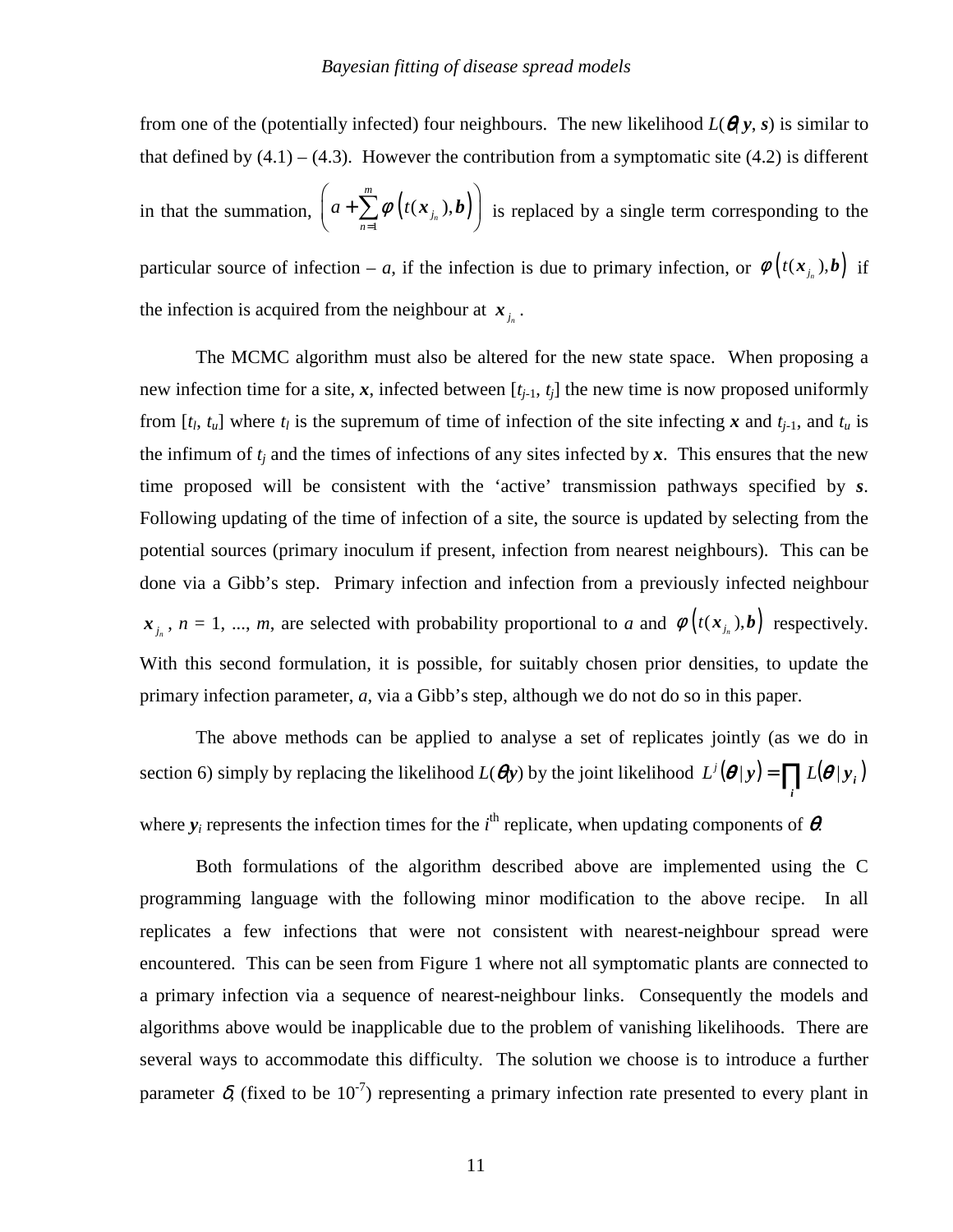the population. This additional source could be interpreted biologically as infection due to inadvertent contamination and the model can explain unconnected symptomatic plants as arising from this latter process. As  $\delta$  is very small, the MCMC algorithm 'attributes' the minimum number of infections to this process (usually of the order of  $10 - 30$  per replicate) in the pattern. We appreciate that this solution to handling non-connectivity is imperfect and discuss alternative approaches to resolving the problem in the final section of the paper.

# **5. Model checking using stochastic residuals**

A principal aim of the paper is to describe and illustrate methods for assessing validity of modeling assumptions in percolation models and spatio-temporal models in general. We remark that there is a well established Bayesian methodology for model comparison (Draper, 1994). This approach would present considerable challenges in terms of implementation of the requisite computational algorithms (that would of necessity use reversible-jump MCMC (Green, 1995)), and the resulting model posterior probabilities are known to be sensitive to the choice of priors for model parameters. This presents a particular difficulty if model parameter spaces are nonnested. Instead we proceed to construct a set of stochastic residuals whose sampling distribution is known, and is independent of model parameters, and then to test the 'reconstructed' residuals for consistency with this known distribution using classical tests embedded in the Bayesian framework.

Using the notation of Section 4, suppose that we simulate the stochastic process in the following way. To each site  $x \in L$  we associate a random value  $r_x$ , drawn from a  $U(0, 1)$ independently over sites. Now given the model parameters  $\theta$ , we obtain a realization of the disease spread process from  $\{r_x\}$  by the following algorithm, in which  $X(t)$  denotes the set of infected sites at time  $t$ . Let  $Y_x$  be the random variable denoting the time at which site  $x$  becomes infected*,* then:

- i) set  $t = 0$ ,  $X(t) = \emptyset$ ,
- ii) for each uninfected site, *x*, calculate  $y_x$  where  $r_x = P(Y_x > y_x | \theta, X(t))$ , no other site infected in  $[t, y_x]$ ),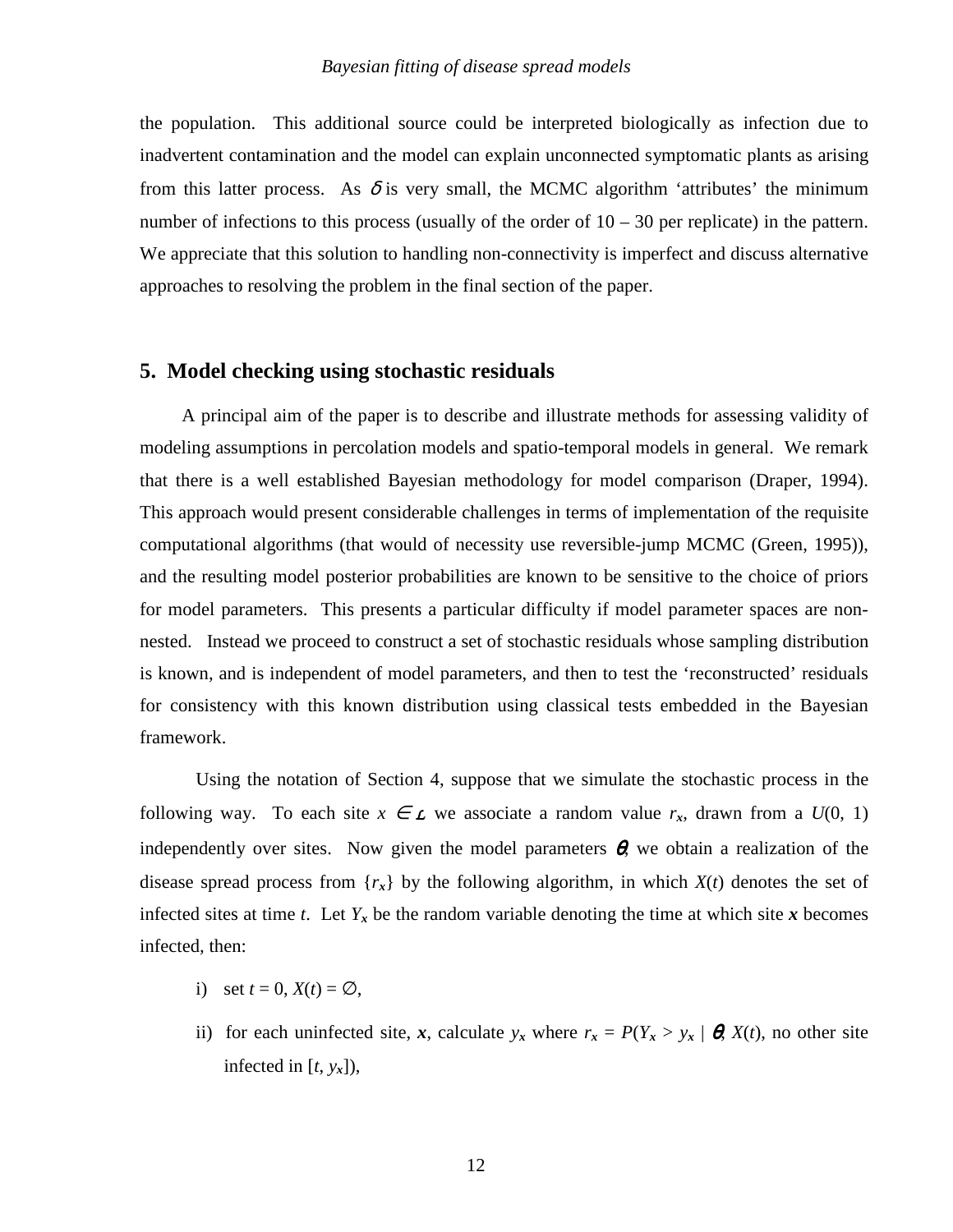iii) select the site x with minimum  $y_x$  to become the next infection and set  $t = y_x$  for this minimum value. Append the site  $x$  to the infected set  $X(t)$ , repeat (ii) and (iii) until all the sites are infected.

Now it can be easily verified that given  $\theta$ , the above construction maps  $\{r_x\}$  to *y* by a 1-1 correspondence,  $h_{\theta}$ , when complete infection of the population occurs. When the  $y_x$  are censored, due to observation terminating before total infection, then given the censored *y* we can define the set  $h \phi^1(y)$ , to be all residual processes  $\{r_x\}$  that would yield the censored times *y* under the mapping  $h_{\theta}$ .

Now, returning to the Bayesian analysis of Section 4, it follows that since the conditional density of *r* given  $\theta$  and *y* is *uniform* on  $h_{\theta}^{-1}(y)$ , we can obtain the posterior density  $\pi(r|y')$ directly from the posterior  $\pi(\theta, y \mid y')$ . Under the assumption that the observations are generated by first drawing  $\theta$  from the prior and generating the infection times from the assumed model parameterised by  $\theta$ , the residual process r is a realisation of a set of *i.i.d.*  $U(0, 1)$  random variables. We consider the P-value from a standard test,  $P(r)$ , to quantify evidence against  $H_0$ : the  $\{r_{ij}\}\$ are *i.i.d.*  $U(0, 1)$  and investigate the posterior density of  $P(r)$  given  $y'$ . If the latter density suggests we would reject  $H_0$  with high posterior probability, then we should question the assumed combination of prior and model as the mechanism for generating the observations. In carrying out this process, we omit from the classical analysis any residuals for any sites that have been infected via the spurious process (controlled by the fixed parameter  $\delta$ ).

The particular test used to assess the residuals is the Kolmogorov-Smirnov (K-S) test (Silvey 1970). Given a sample of  $r$  from the posterior, we order  $r$  from smallest to largest  $r_{(1)}$ , ... ,  $r_{(N)}$  where  $N'$  is the number of sites in the lattice minus those infected by the 'spurious' process. The test statistic used is

 $T(r) = \max\{ |r(i) - i/N| \},\$ 

this being the modulus of the largest deviation between observed and theoretical distribution functions. A P-value for the test (*i.e.* the probability of observing a test statistic as or more extreme than *T*(*r*)) can be calculated approximately (see *e.g.* Glasbey *et al.,* 1986) as

$$
P(r) = 2\exp(-2NT(r)^2). \tag{5.1}
$$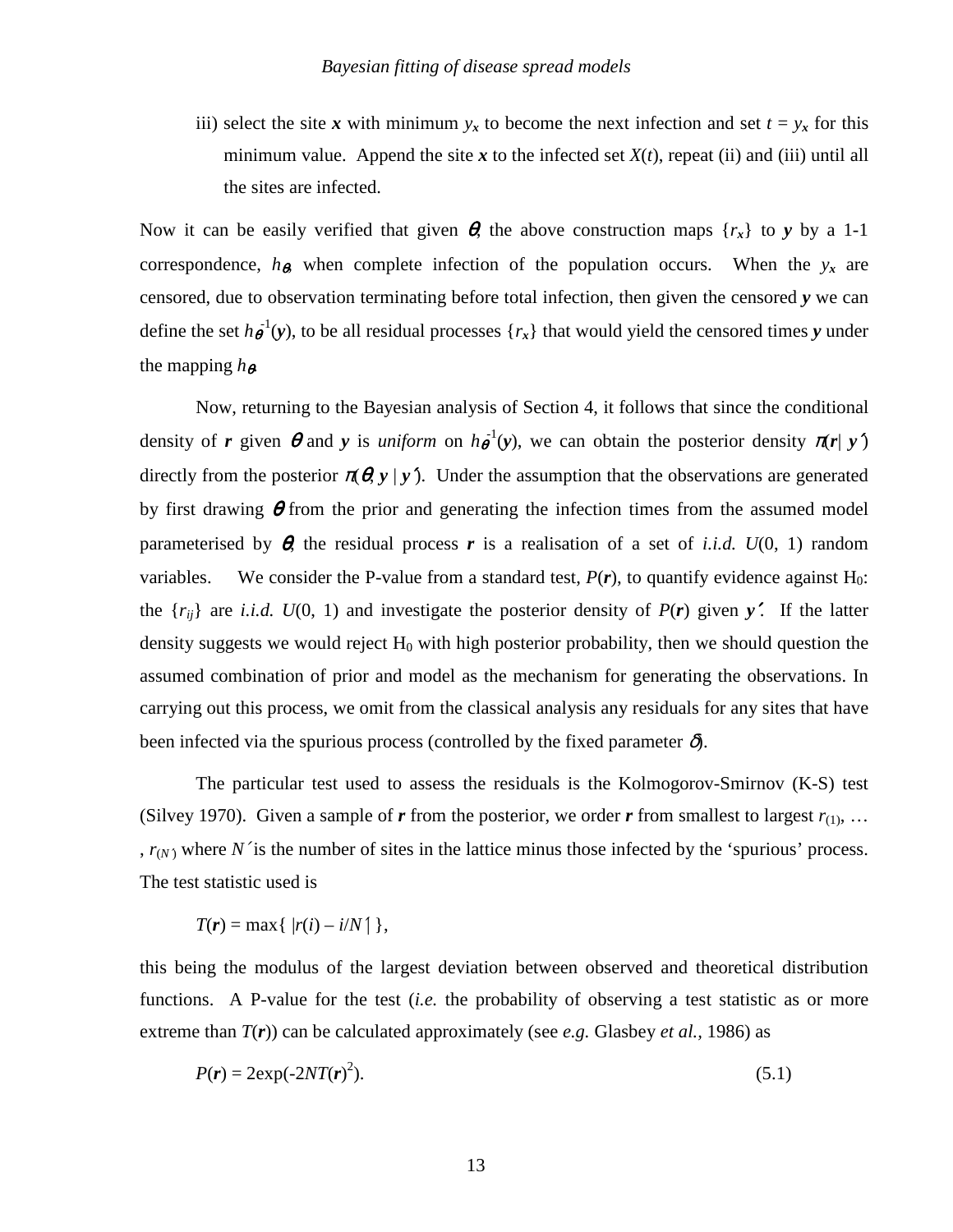This approximation breaks down if *T*(*r*) is small and indeed may give values exceeding unity, but it is accurate for small P-values (the frequency of which interests us most in detecting poor fit of the model).

# **6. Results**

The methods of sections 4 and 5 are applied to analyse the data described in section 2 by fitting the percolation model of section 3. In the analyses that follow we assume that all parameters have independent uniform priors over finite regions of the positive real axis which are selected to be wide compared with the region over which the posteriors are informative. This is an attempt to represent prior ignorance of model parameters. Results for alternative choices of vague priors for parameters are broadly similar to those presented for the uniform case.

Figures 2 – 5 show histogram estimates of the posterior marginal densities of the model parameters with the high and low treatments analysed separately throughout. The particular Markov chain used is the second of the formulations in Section 4, in which the source of infection is represented in the components of the state vector. These graphs show the posterior densities when the 13 replicates for a treatment are analysed jointly (i.e. under the assumption of common parameters across replicates) and separately. Histogram estimates of the posterior densities for each parameter were obtained from  $10<sup>5</sup>$  iterations of the chain (where each iteration involves proposing updates to all the parameters and all the components of *y*), following a burnin period of 1000 iterations. Although we do not show details here, we remark that studying the autocorrelation of trace-plots and robustness of posterior inferences to starting values of parameters and infection times suggests that the chains mix well. Moreover, posterior inferences on parameters obtained using the first algorithm described in section 4, in which the infecting source is not represented in the state space, are identical to those shown here, providing further evidence that a valid picture of the posterior distribution has been obtained.

The posteriors for the joint analyses are very informative. There is little evidence of any difference in parameter values between treatments except for the case of  $b_0$  whose value for the low-inoculum treatment appears to be smaller. However, we note that, within treatments, the posterior densities that arise from fitting the model to replicates separately vary substantially for all four parameters. For example in the high-inoculum case there is no value of the primary infection rate, *a*, estimated from a given replicate, that does not appear very extreme with respect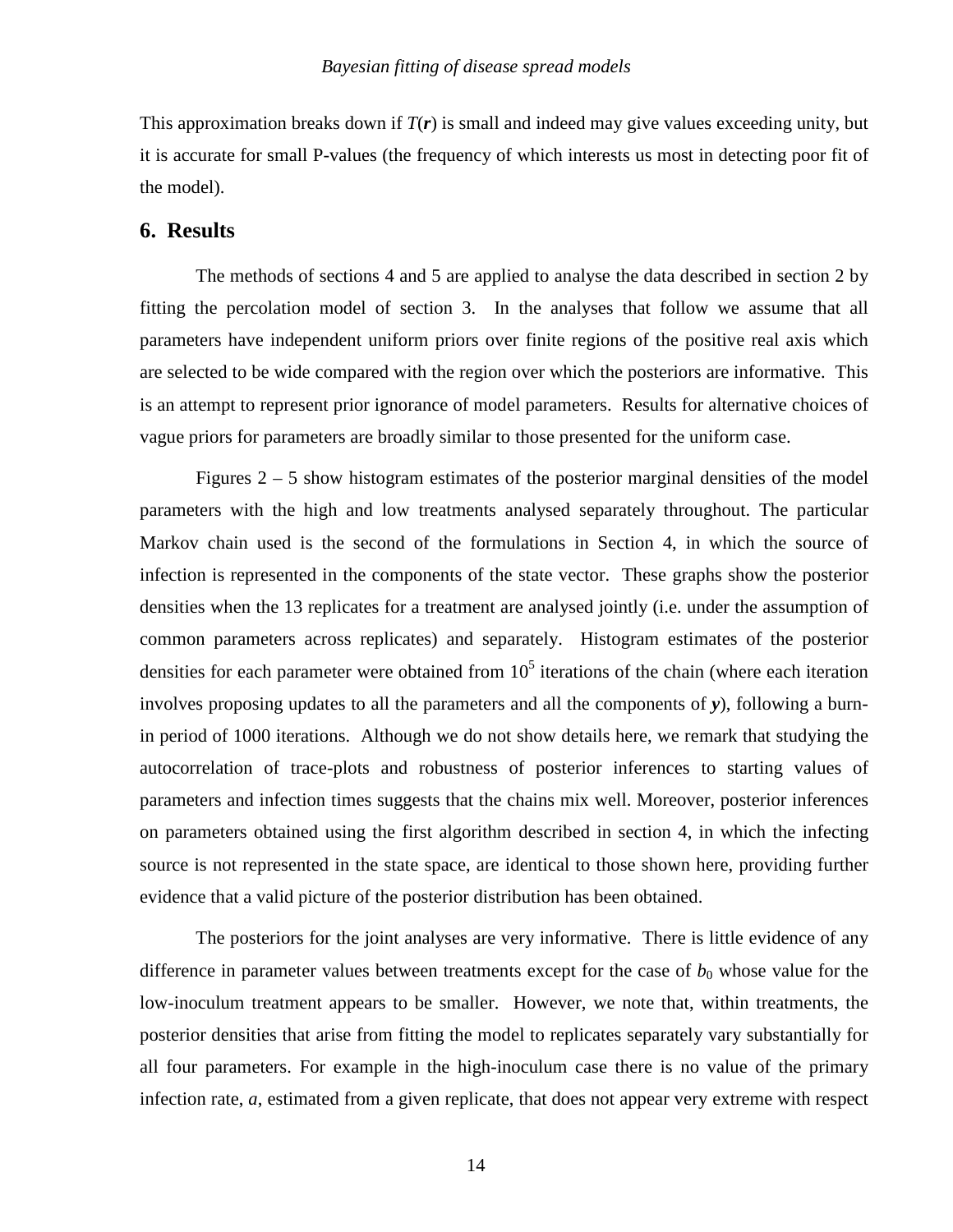to the posterior density for at least one other replicate. This suggests that parameters differ among replicates within each treatment.

To investigate the validity of the model with common parameters amongst replicates within treatments we consider the predictive distribution of the number of infected individuals with model parameters fixed at their posterior marginal means for the joint analyses. Initial conditions (i.e. sites of primary inoculum and missing plants) are selected to match the experiment with an equal number of simulations carried out for each compatible initial configuration. Equal-tailed 95% intervals for the predicted number of infective plants *I*(*t*) at the observation times are displayed in Fig. 6, along with the observed values of *I*(*t*) for the 13 replicates for each treatment. Based on these, it could be suggested that the model with common parameters broadly captures the variability in the temporal evolution of *I*(*t*) observed over replicates for each treatment.

In assessing model fit by comparing observed and predicted dynamics of  $I(t)$  we have ignored all the spatial information in the data. By contrast the residual analysis of Section 5, which does take account of spatial information, tells a very different story, leading to different inferences about parameter variation amongst replicates. Tables 1(a) and (b) give descriptive summaries for the posterior distributions of the K-S P-values, as described in Section 5, when the replicates are analysed assuming common parameters within treatments. For each replicate, these summary statistics are based on a sample of 20,000 P-values obtained from the posterior by calculating the K-S P-values from the vector of residuals for each sample. From these it is clear that for nearly all replicates, the posterior density of the P-value is concentrated on low values, suggesting that a classical observer of the residual process would reject the hypothesis that it were i.i.d.  $U(0, 1)$  for most replicates with very high probability. For each replicate, this probability is shown for the commonly used 5% testing level. On the basis of these results we suggest that the model with common parameters within treatments may not be valid. We remark that the method of residual analysis is able to detect this lack of fit when measures of fit based on cruder summaries of the process (associated with goodness-of-fit to the temporal data alone) may fail.

Table 2 shows the corresponding posterior summaries when the replicates are analysed separately. Compared with the common-parameter analysis, the densities of P-values support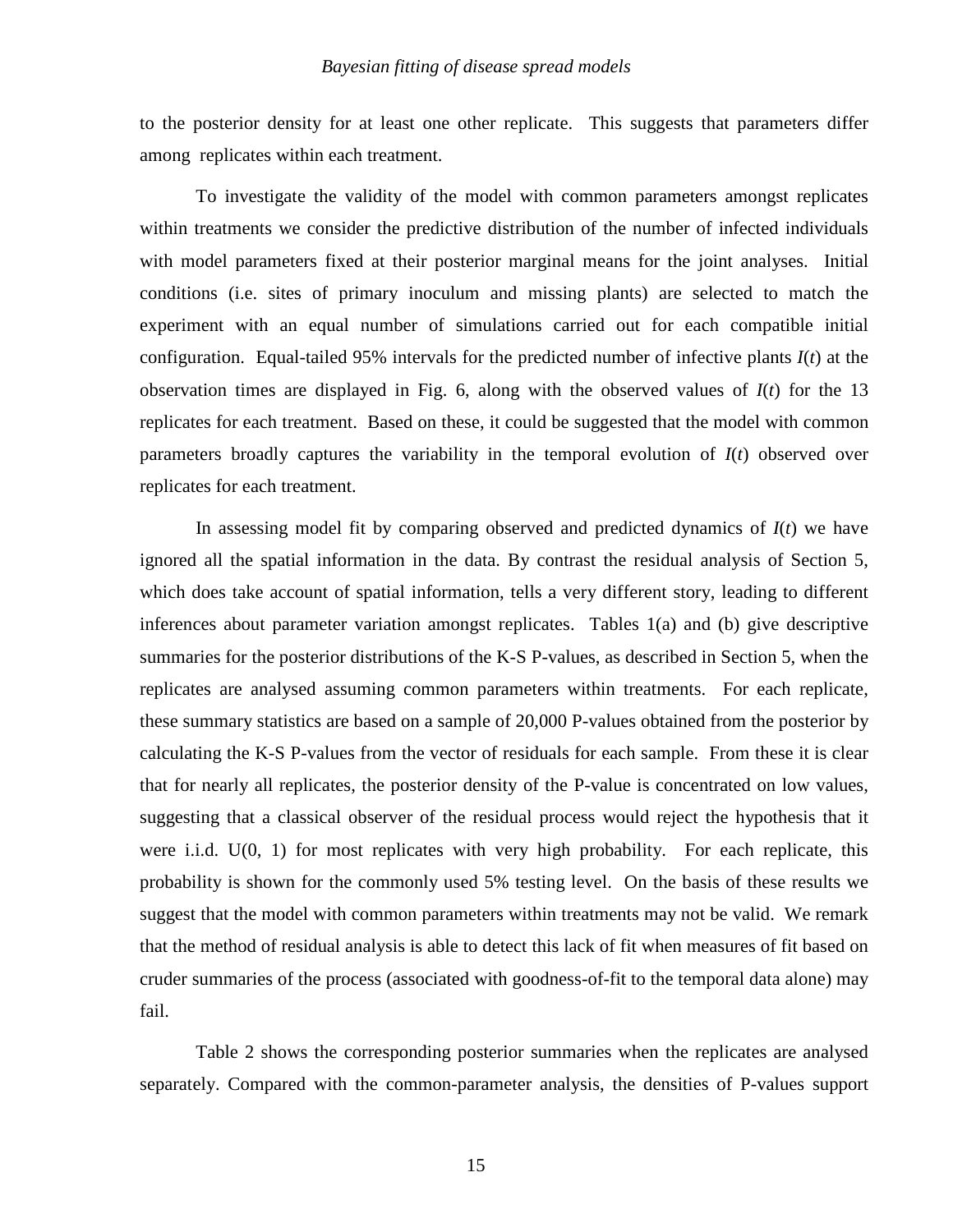higher values and rejection at the 5% level becomes generally less likely. However, we note that there is still evidence of a lack of fit in that the posterior expectation of the number of replicates for which the classical observer rejects the hypothesis of *i.i.d.* U(0, 1) residuals at the 5% level is high – 6.9 and 5.3 out of 13 for High and Low treatments respectively. This is addressed further in the discussion.

From the observed disparity in posterior parameter densities between replicates seen in Figures 2-5 together with the improvement in measures of fit when the model is fitted to replicates separately we conclude that there is heterogeneity among replicates for the same treatment. From inspection of the marginal posterior densities for parameters for replicates separately, there is no evidence of systematic differences between the two treatments.

Our spatio-temporal analyses suggest qualitative conclusions that agree with earlier analyses of the data (Otten *et al.*, 2003; Filipe *et al.*, 2004). The secondary infection process obeys a 'rise-and-fall' in the rate. This is shown by the support for non-zero values of  $b_1$  for most of the replicates. Where a pronounced variation is suggested, inspection of posteriors for  $b_2$ suggests that the peak secondary rate seems most frequently to be located in the interval 5 to 15 days after planting (1 to 11 days after emergence of seedlings). In replicates where little variation in secondary infection rate appears to be taking place (evidenced by the posterior for *b*<sup>1</sup> supporting small values) little information can be gained on the timing of the peak.

# **7. Discussion**

 In this paper we have presented and illustrated methods for fitting spatio-temporal stochastic models with nearest-neighbour interactions to intensively mapped observations of epidemics. In particular, the paper provides a general methodology that can be adapted to allow percolation models to be used directly in the analysis and interpretation of observations of spatiotemporal processes. As such it has many potential applications beyond the botanical epidemics considered here. As with earlier work (*e.g.* Gibson, 1997; Gottwald *et al.* 1999), the approach uses Bayesian methods coupled with Markov chain techniques to explore parameter posterior densities. Moreover we have shown how, by defining a spatial residual process with fixed statistical properties, it is possible to assess the fit of a given model by incorporating classical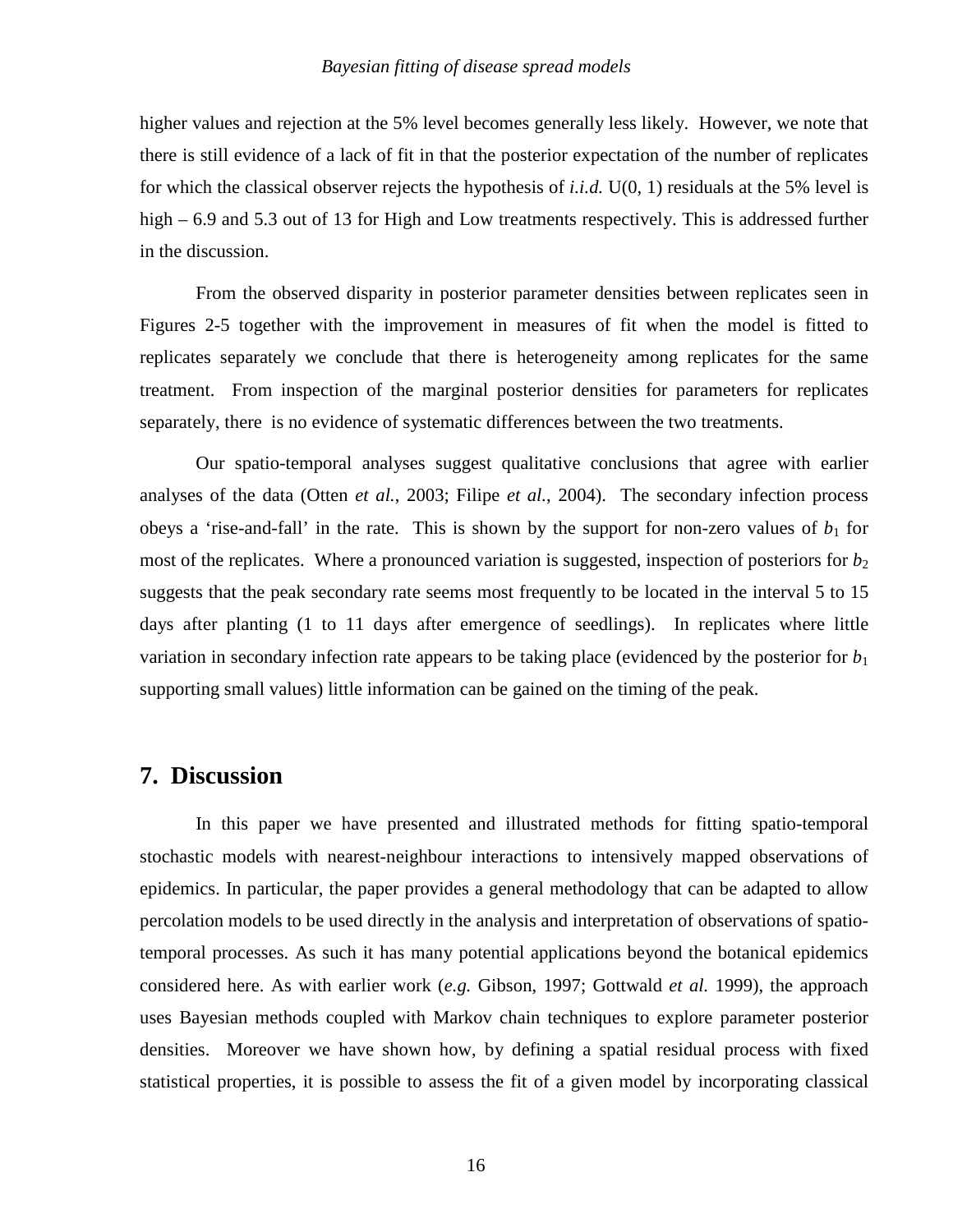tests within the Bayesian framework. This approach to model assessment provides a simple alternative to Bayesian model comparison methods (*e.g.* Draper, 1994). The methods have been illustrated by fitting a continuous-time, spatial model for observed spread of damping-off symptoms in radish infected by *R. solani* to data from microcosm experiments, and assessing the fit of the model. The particular model fitted was formulated to reflect the modeling assumptions of earlier analyses (Filipe *et al.* 2004) but we stress at this point that all the methods presented can be readily adapted to a wide range of alternatives.

With regard to the particular system considered, our results agree with earlier analyses that suggest that there is little systematic difference between the two treatments (high and low levels of primary inoculum) in the experiment. This is consistent with biological intuition, since there is no *a priori* reason why changes in the amounts of initial inoculum would systematically affect parameters concerned with primary and secondary transmission in a spatially-explicit model. Our results, however, do show that there is variation in transmission of infection amongst replicates within treatments. This latter claim is substantiated by the wide disparity between marginal posterior densities of the parameters for the different replicates. Further evidence is provided by the residual analysis which suggests that a model with common parameters over replicates within a treatment fits poorly, while the fit improves greatly when parameters are allowed to vary between replicates. Earlier non-spatial analyses did not provide evidence of this variability and this illustrates the power of the present analysis which takes account of all spatial and temporal information in the data. The present analysis also confirms the findings of earlier work regarding the time-varying nature of the secondary infection rate for this host-pathogen system. There is some evidence for lack-of-fit to the model from the residual analysis of individual replicates. We do not see this as a cause for concern. The fitted model is specified by only four free parameters and the functions within it are selected on the basis of qualitative similarity with biological hypotheses and earlier formulations of related non-spatial models. On the other hand, the residual analysis takes account of the totality of a very rich set of data that includes disease history of every site in the lattice. It should not be surprising that some lack of fit is detected. Perhaps we should be surprised that the evidence against such a simple model provided by such a comprehensive data set is not stronger.

The occasional lack of connectivity in the disease patterns invalidates the strict nearestneighbour assumption made in our basic model. In this paper we overcame this in an *ad hoc*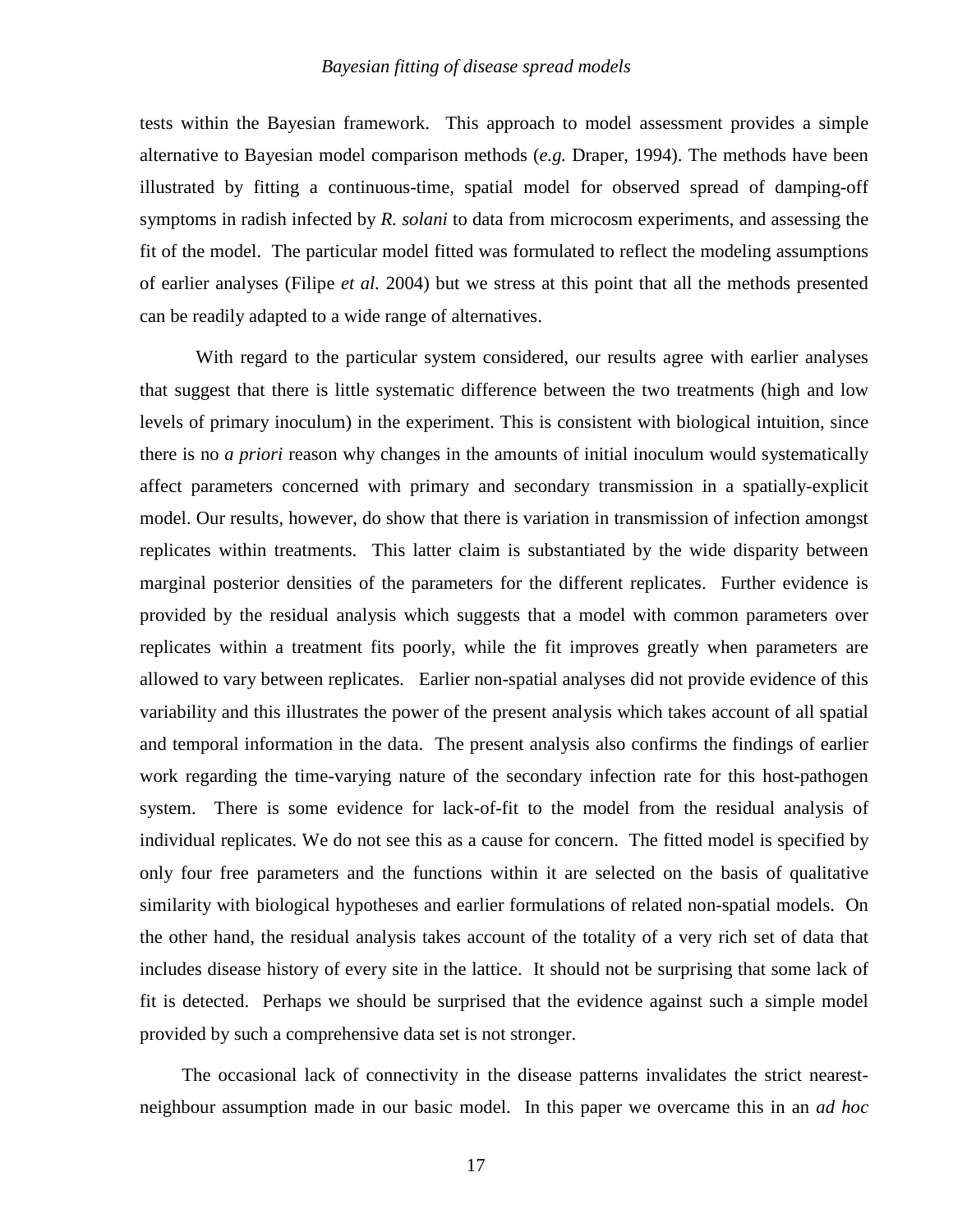#### *Bayesian fitting of disease spread models*

way, by extending the model to allow for non-nearest neighbour secondary or unexpected primary infections at a small, fixed rate. Alternatively, we could have retained the nearestneighbour infection process by extending the model to include an additional state in which a plant is infective but not yet symptomatic with newly infected plants staying in this state for a random time until emergence of symptoms. This model is not contradicted by an unconnected pattern of symptomatic sites since the underlying pattern of infected sites may nevertheless be connected. Ongoing investigations with this model suggest that it has some merits. However, it may explain the observations poorly when 'spurious' infections are observed at large distances from other infections. In the latter case, a large number of intervening asymptomatic sites must be imputed in order to ensure connectivity of the infected sets. Moreover, the introduction of an unobservable asymptomatic state leads to sensitivity of posterior inferences to the choice of prior parameter density, not encountered for the simpler model. A second approach to coping with occasional lack of connectivity would be to allow longer range interactions in the disease transmission process as in Gibson (1997a,b), at the expense of the computational convenience of working with the nearest-neighbour model.

There are several avenues for future research leading from the present work. Clearly there is potential for extending the range of applications to other spatio-temporal processes most notably for ecological interactions involving competing species, as well as for other epidemiological models. Within the current system, the methods can be used in combination with further experimentation, to quantify effects of chemical and biological control or of different soil types on variability in transmission dynamics amongst replicate epidemics. It is also being used to analyse the spread of disease through mixtures of host species that differ in susceptibility (*cf.* Otten *et al.* 2005, for a description of the biological processes). Current work is also directed towards extending the percolation paradigm to incorporate more biological realism, in particular to allow for interference and synergy amongst infected individuals that challenge a common susceptible individual on a lattice.

### **Acknowledgements**

JANF and WO were funded by a research grant from the Biotechnology and Biological Sciences Research Council (BBSRC). AC was funded by Biomathematics and Statistics Scotland and Heriot-Watt University. GM acknowledges the financial support of the Scottish Executive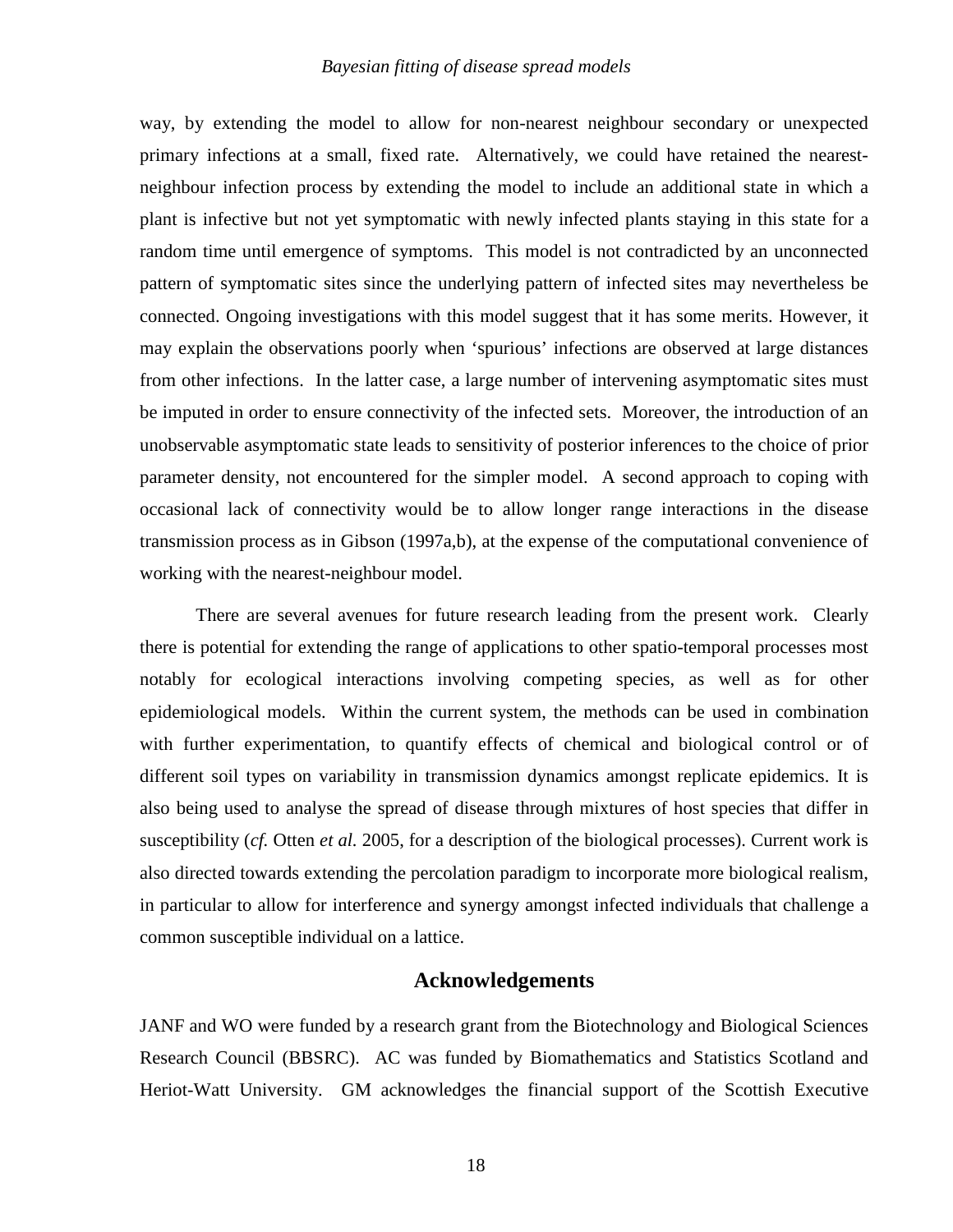Department of Environmental and Rural Affairs and CAG the support of a BBSRC Professorial Fellowship. We thank Darroch Hall for assistance in processing the experimental data.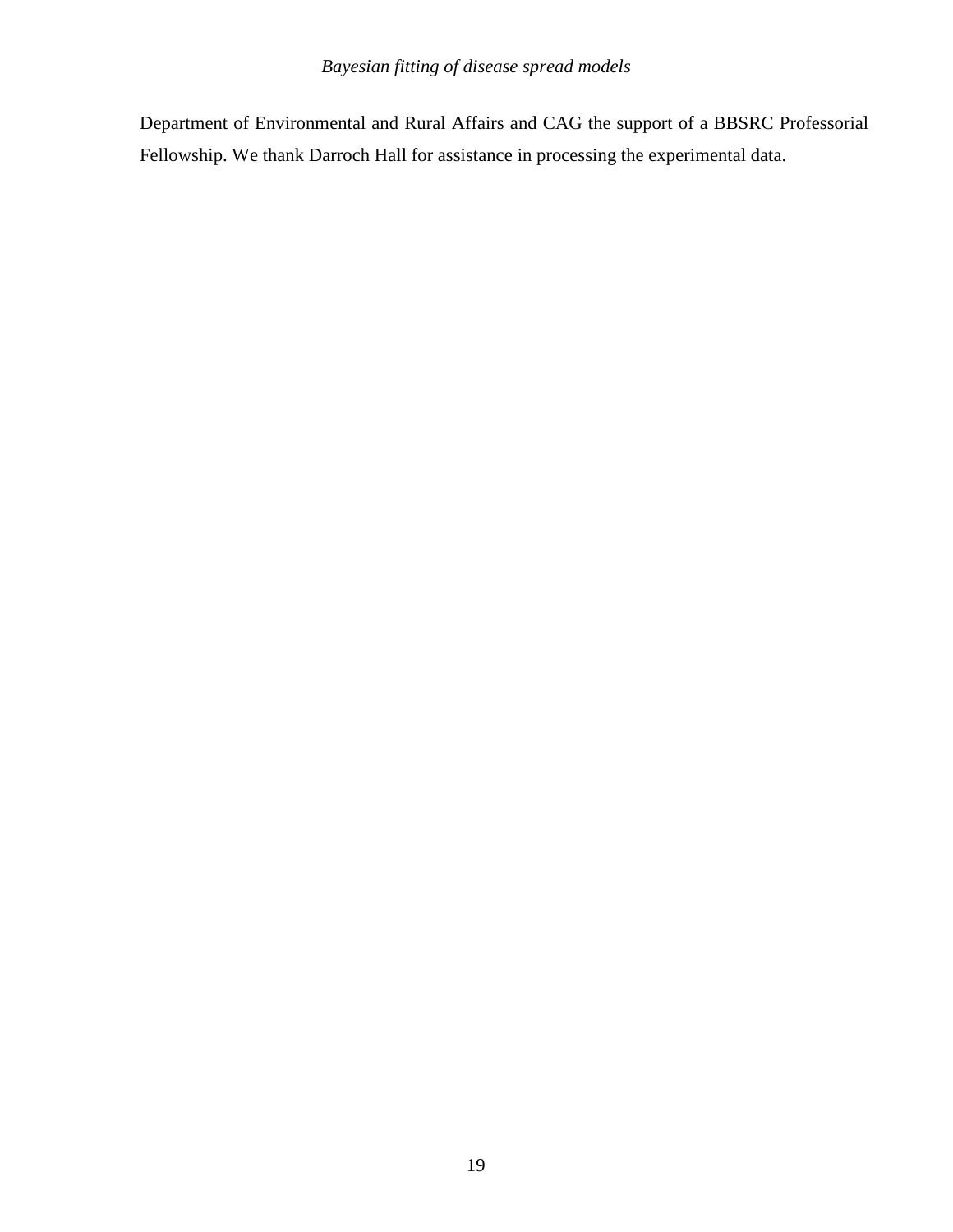# **8. References**

- Aitkin, M., Boys, R. J. & Chadwick, T. 2005. Bayesian point null hypothesis testing via the posterior likelihood ratio. *Statistics and Computing*, **15**, 217-230.
- Bailey, D. J., Otten, W. & Gilligan, C. A. 2000. Percolation, heterogeneity and the saprotrophic invasion of soil by the fungal plant pathogen *Rhizoctonia solani*. *New Phytol.* **146**, 535- 544.
- Besag, J., Green, P. J., Higdon, D. & Mengersen, K. 1995. Bayesian computation and stochastic computation (with discussion). Statistical Science, **10**, 3-66.
- Deacon, J. W. 1980. *Introduction to modern mycology*. Blackwells Science, Oxford.
- Draper, D. 1995. Assessment and propagation of model uncertainty (with discussion), *J. Roy. Stat. Soc. B*, **57**, 45-97.
- Filipe, J.A.N, Otten, W., Gibson, G. J. and Gilligan, C. A. 2004. Inferring the dynamics of a spatial epidemic from time series data. *Bulletin of Mathematical Biology*, **66**: 373-391.
- Filipe, J. A. N. & Gibson, G. J. 1998. Studying and approximating spatio-temporal models for epidemic spread and control. *Phil. Trans. Roy. Soc. Lond* . *B*, **353**, 2153-2162.
- Filipe, J. A. N. & Gibson, G. J. 2001. Comparing approximations to spatio-temporal models for epidemics with local spread. *B. Math. Biol.* **63**, 603-624.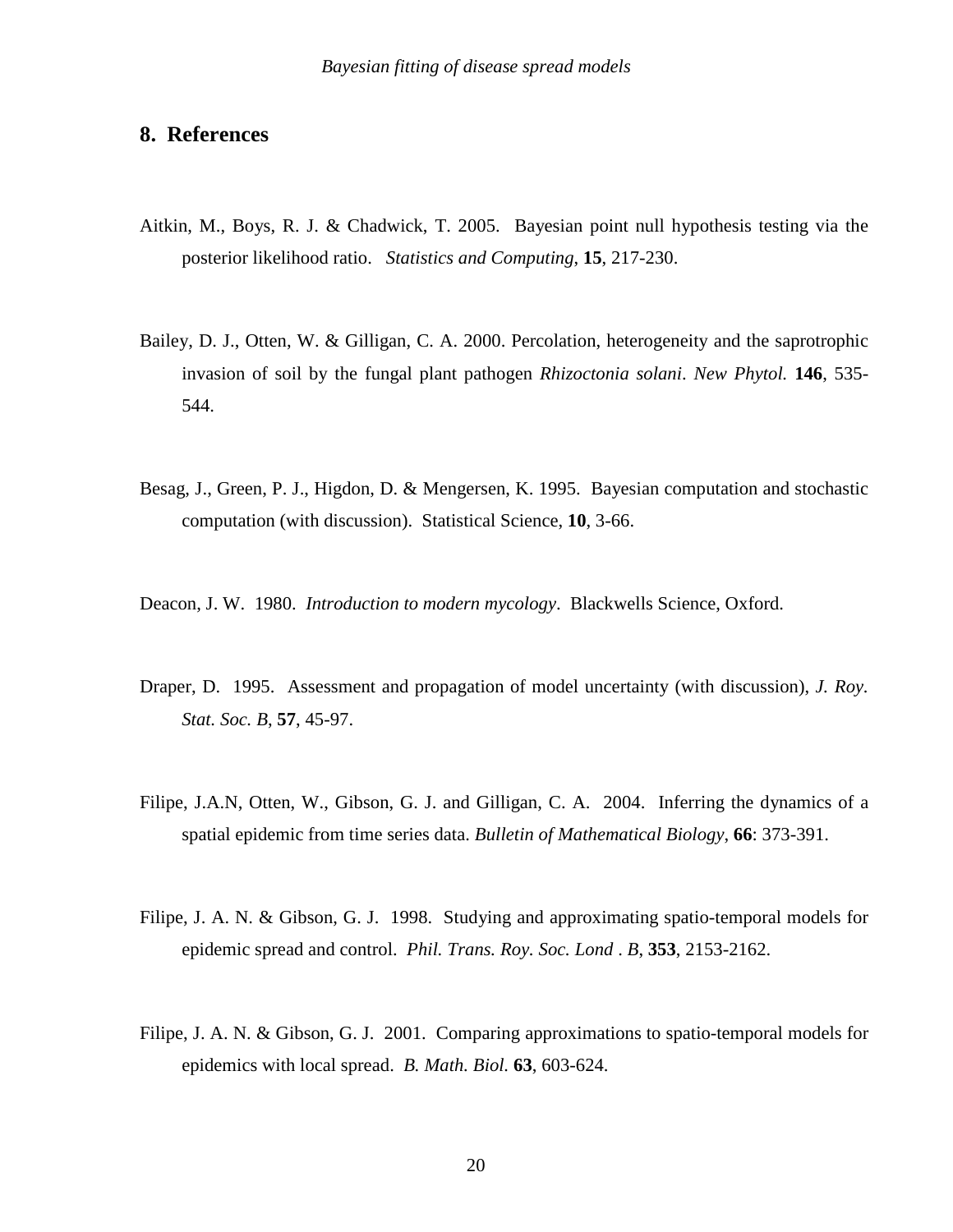- Gibson, G. J. 1997a. Markov Chain Monte Carlo methods for fitting and testing spatio-temporal stochastic models in plant epidemiology. *Applied Statistics* **46**, 215-233.
- Gibson, G. J. 1997b. Investigating mechanisms of spatio-temporal epidemic spread using stochastic models. *Phytopathology* **87**, 138-146.
- Gibson, G.J. & Renshaw, E. 1998. Estimating parameters in stochastic compartmental models using Markov chain Monte Carlo methods. *IMA J. Math. Appl. Med. & Biol.* **15**, 19-40.
- Gibson, G. J., Gilligan, C. A. & Kleczkowski, A. 1999. Predicting variability in biological control of a plant-pathogen system using stochastic models. *Proc. R. Soc. Lond. B* **266**, 1746-1753.
- Glasbey, C. A. & Martin, R.J. 1986. Exploratory and confirmatory plots of single-channel records. *J. Neuroscience Methods,* **16**, 239-249.
- Gottwald, T. R., Gibson, G. J., Garnsey, S. M. & Irey, M. 1999. Examination of the effect of aphid vector population composition on the spatial dynamics of citrus tristeza virus spread via stochastic modeling. *Phytopathology*, **89**, 603-608.
- Kleczkowski, A., Bailey, D. J. & Gilligan, C. A. 1996. Dynamically generated variability in plant-pathogen systems with biological control. *Proc. R. Soc. Lond.* B **263**, 777-783.
- O'Neill, P. D. and Roberts, G. O. 1999. Bayesian inference for partially observed stochastic epidemics, *J. Roy. Statist. Soc. A*, **162**, 121-129.
- O'Neill, P.D. and Becker, N.G.. 2001. Inference for an epidemic when susceptibility varies. *Biostatistics*, **2**, 99-108.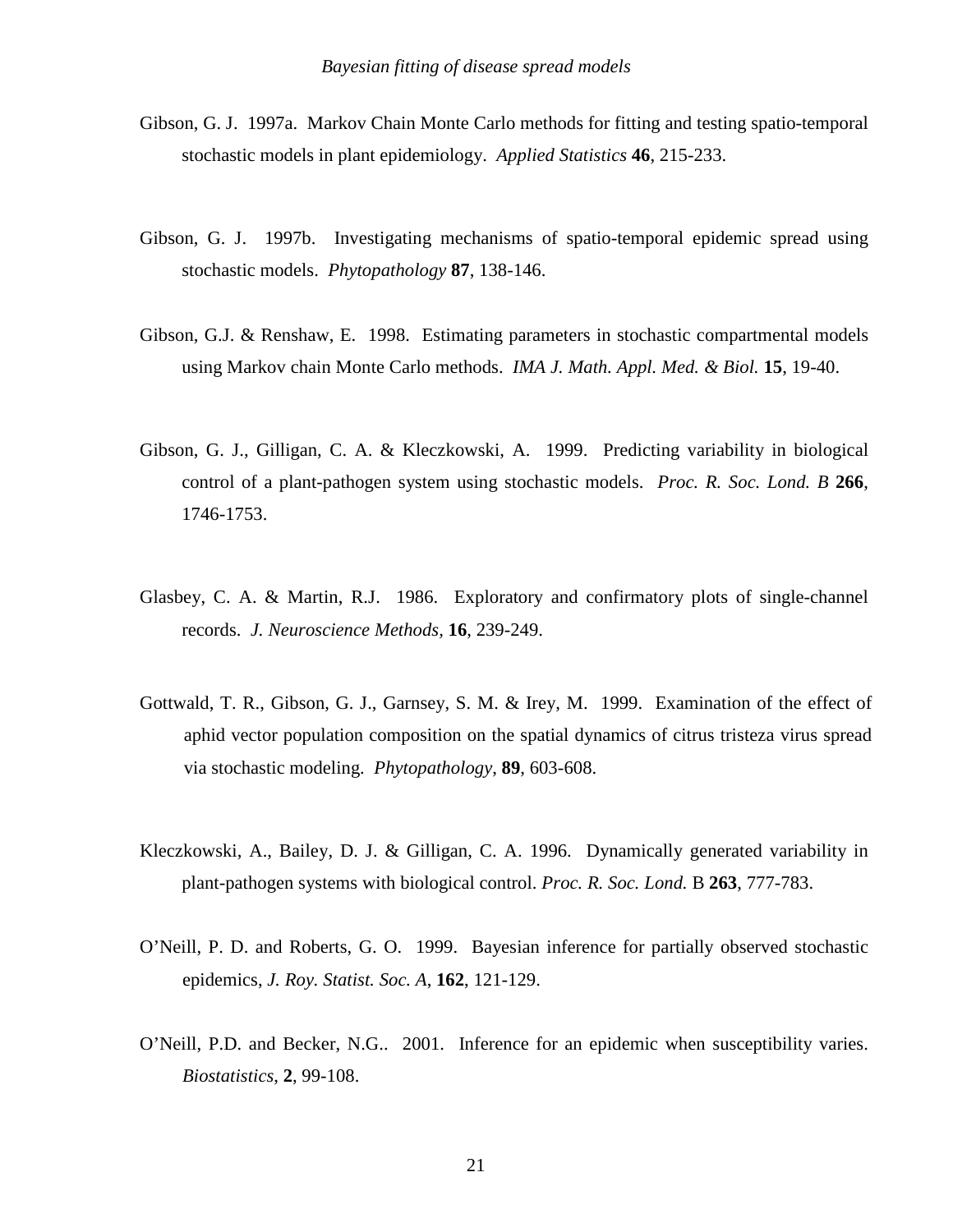- Otten, W., Bailey, D. J. & Gilligan, C. A. 2004 Empirical evidence of spatial thresholds to control invasion of fungal parasites and saproptrophs. *New Phytol.* **163**, 125-132.
- Otten, W., Filipe, J. A. N., Bailey, D. J. & Gilligan, C. A. 2003. Quantification and analysis of transmission rates for soil-borne epidemics. *Ecology* **84,** 3232-3239.
- Otten, W., Filipe, J. A. N., & Gilligan, C. A. (2005) Damping-off epidemics, contact structure, and disease transmission in mixed-species populations. *Ecology* **86**, 1948-1957.
- Silvey, S. D. 1970. *Statistical Inference*. Penguin Books Ltd, Harmondsworth.
- Tierney, L. 1994. Markov chains for exploring posterior distributions (with discussion). *Annals of Statistics*, **22**, 1701-1762.
- Wissel, C. 2000. Grid-based models as tools for ecological research. In *The Geometry of Spatial Interactions: Simplifying Spatial Complexity*, eds. Diekmann, U., Law, R. & Metz, J. A. J., pp 94-115. Cambridge, UK: Cambridge University Press.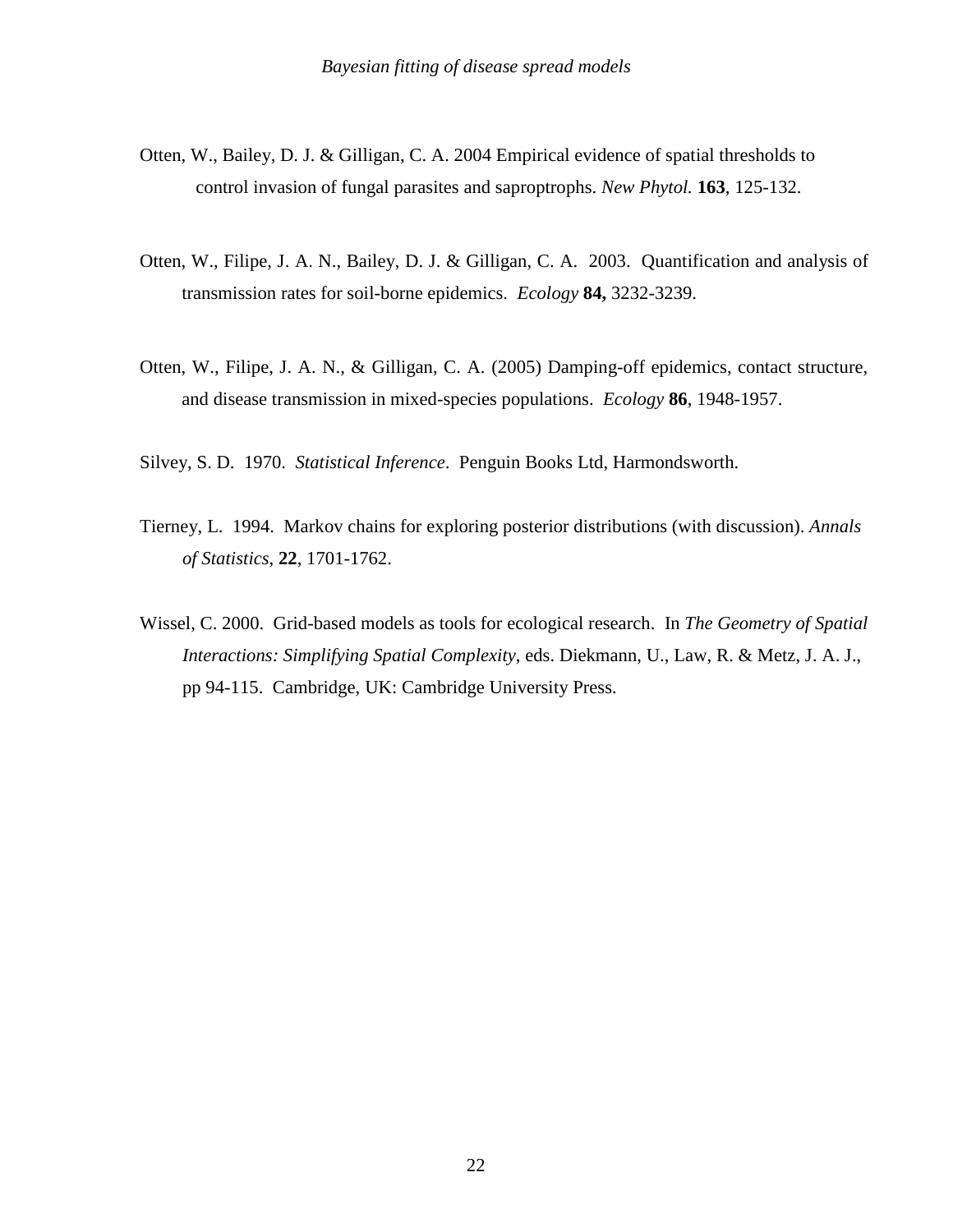**Table 1.** Estimated mean, and quartiles for posterior distribution of *P*-values for a K-S test of the residuals when common parameters within treatments are assumed. These are estimated from 20,000 independent samples from the posterior distribution of the vector of residuals for each replicate.

# **a) High inoculum**

| mean     | median   | LQ       | UQ       | Pr(p<5) | rep            |
|----------|----------|----------|----------|---------|----------------|
| 0.013454 | 0.008933 | 0.003938 | 0.017715 | 0.9706  | Η1             |
| 0.000024 | 0.000006 | 0.000002 | 0.000020 | 1,0000  | H <sub>2</sub> |
| 0.000048 | 0.000015 | 0.000005 | 0.000046 | 1,0000  | H3             |
| 0.002916 | 0.002039 | 0.001029 | 0.003757 | 1,0000  | H4             |
| 0.136859 | 0.121301 | 0.070754 | 0.189353 | 0.1508  | H <sub>5</sub> |
| 0.075692 | 0.061481 | 0.033481 | 0.101138 | 0.4054  | Hб             |
| 0.014030 | 0.010434 | 0.005457 | 0.018893 | 0.9794  | H7             |
| 0.000000 | 0.000000 | 0.000000 | 0.000000 | 1.0000  | H8             |
| 0.000024 | 0.000009 | 0.000003 | 0.000026 | 1.0000  | H9             |
| 0.552893 | 0.540598 | 0.388507 | 0.707525 | 0.0014  | H10            |
| 0.000002 | 0.000000 | 0.000000 | 0.000002 | 0.9844  | H11            |
| 0.000000 | 0.000000 | 0.000000 | 0.000000 | 1,0000  | H12            |
| 0.086550 | 0.067288 | 0.035668 | 0.116220 | 0.3708  | H13            |

# **b) Low inoculum**

| mean     | median   | LQ       | UQ       | Pr(p<5) | rep            |
|----------|----------|----------|----------|---------|----------------|
| 0.085966 | 0.063765 | 0.030051 | 0.118423 | 0.4036  | L1             |
| 0.016515 | 0.011087 | 0.004239 | 0.022995 | 0.9412  | L <sub>2</sub> |
| 0.025164 | 0.018007 | 0.008519 | 0.034758 | 0.8724  | L <sub>3</sub> |
| 0.001911 | 0.001254 | 0.000602 | 0.002506 | 1.0000  | L4             |
| 0.000126 | 0.000034 | 0.000009 | 0.000116 | 1.0000  | L5             |
| 0.067819 | 0.052805 | 0.024010 | 0.097047 | 0.4804  | L6             |
| 0.000045 | 0.000017 | 0.000005 | 0.000048 | 1.0000  | L7             |
| 0.000004 | 0.000000 | 0.000000 | 0.000001 | 1.0000  | L8             |
| 0.000030 | 0.000006 | 0.000001 | 0.000022 | 1.0000  | L9             |
| 0.003341 | 0.001897 | 0.000737 | 0.004192 | 0.9998  | L10            |
| 0.000001 | 0.000000 | 0.000000 | 0.000001 | 1,0000  | L11            |
| 0.001243 | 0.000678 | 0.000257 | 0.001549 | 1.0000  | L12            |
| 0.051377 | 0.027275 | 0.008475 | 0.069362 | 0.6560  | L13            |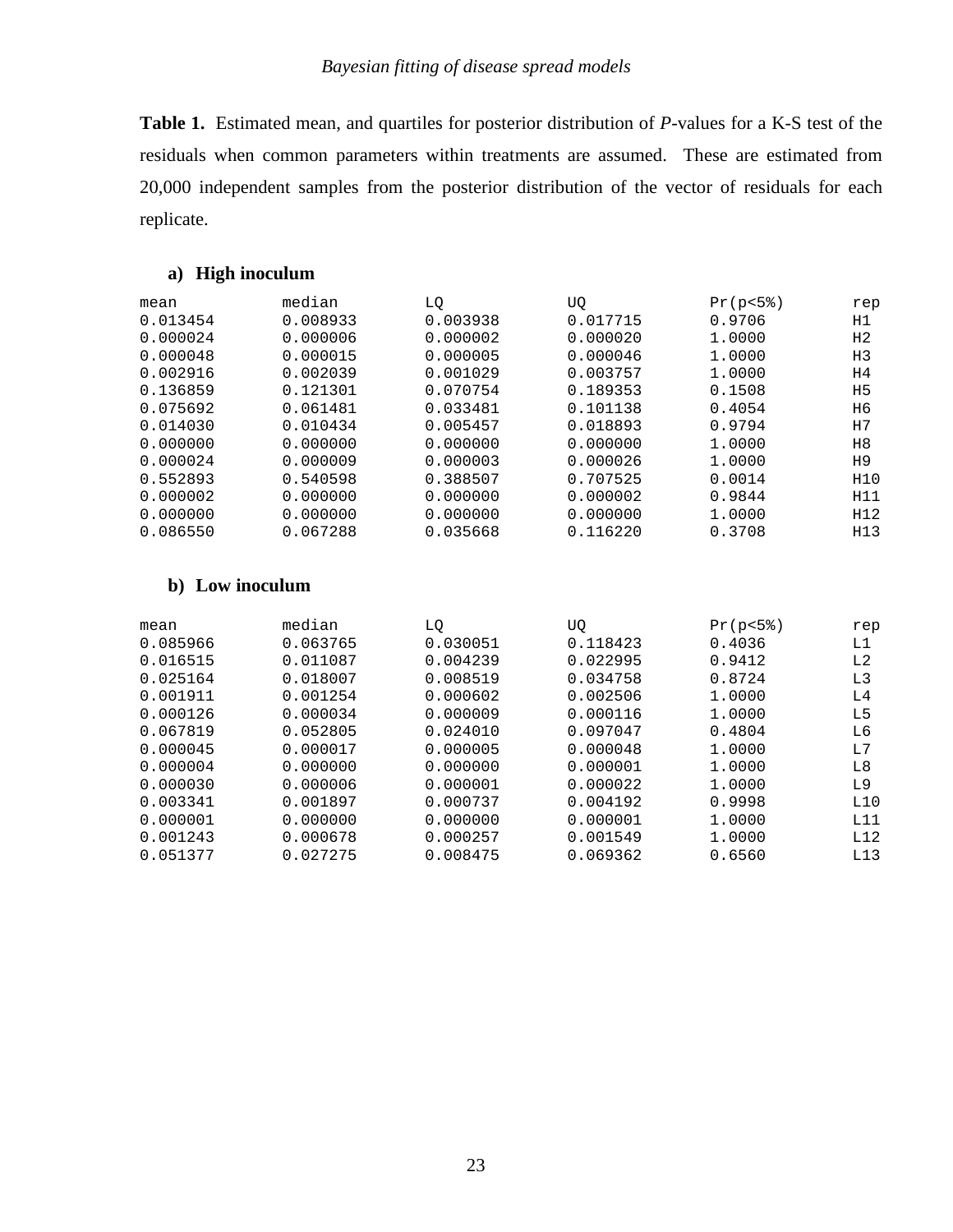**Table 2.** Estimated mean, and quartiles for posterior distribution of *P*-values for a K-S test of the residuals when the model is fitted to each replicate separately. These are estimated from 20,000 independent samples from the posterior distribution of the vector of residuals for each replicate.

# **a) High inoculum**

| mean     | median   | LQ       | UQ       | $pr{p<5*}$ | rep            |
|----------|----------|----------|----------|------------|----------------|
| 0.052114 | 0.011119 | 0.001752 | 0.051376 | 0.7465     | Η1             |
| 0.206157 | 0.094937 | 0.023089 | 0.300549 | 0.3769     | H <sub>2</sub> |
| 0.281590 | 0.161915 | 0.047275 | 0.425640 | 0.2693     | H3             |
| 0.031162 | 0.005034 | 0.000706 | 0.027090 | 0.8288     | H4             |
| 0.213550 | 0.103440 | 0.022493 | 0.321352 | 0.3712     | H <sub>5</sub> |
| 0.382658 | 0.305408 | 0.099617 | 0.619855 | 0.1671     | Hб             |
| 0.412586 | 0.381779 | 0.178334 | 0.610587 | 0.0828     | H7             |
| 0.056309 | 0.014313 | 0.002553 | 0.063408 | 0.7116     | H8             |
| 0.040092 | 0.008516 | 0.001360 | 0.040168 | 0.7842     | H9             |
| 0.254628 | 0.173918 | 0.045907 | 0.408351 | 0.2633     | H10            |
| 0.170810 | 0.064701 | 0.014189 | 0.225905 | 0.4547     | H11            |
| 0.020977 | 0.002134 | 0.000247 | 0.013154 | 0.8952     | H12            |
| 0.007638 | 0.000434 | 0.000042 | 0.003514 | 0.9619     | H13            |

# **b) Low inoculum**

| mean     | median   | LQ       | UQ       | $pr{p<5*}$ | rep |
|----------|----------|----------|----------|------------|-----|
| 0.118601 | 0.073594 | 0.024119 | 0.171492 | 0.3992     | L1  |
| 0.312936 | 0.253385 | 0.098790 | 0.474637 | 0.1482     | L2  |
| 0.172566 | 0.100250 | 0.022634 | 0.261131 | 0.3644     | L3  |
| 0.593655 | 0.592876 | 0.348687 | 0.823331 | 0.0239     | L4  |
| 0.058327 | 0.030834 | 0.010818 | 0.076999 | 0.6342     | L5  |
| 0.178069 | 0.103703 | 0.024421 | 0.269454 | 0.3549     | L6  |
| 0.055987 | 0.037735 | 0.015791 | 0.076855 | 0.5986     | L7  |
| 0.290320 | 0.229458 | 0.075142 | 0.453747 | 0.1934     | L8  |
| 0.185745 | 0.126875 | 0.045629 | 0.272254 | 0.2670     | L9  |
| 0.206834 | 0.137491 | 0.033597 | 0.329708 | 0.3068     | L10 |
| 0.026957 | 0.017073 | 0.006245 | 0.037063 | 0.8362     | L11 |
| 0.037837 | 0.010746 | 0.002026 | 0.043177 | 0.7771     | L12 |
| 0.153215 | 0.091455 | 0.022290 | 0.234767 | 0.3802     | L13 |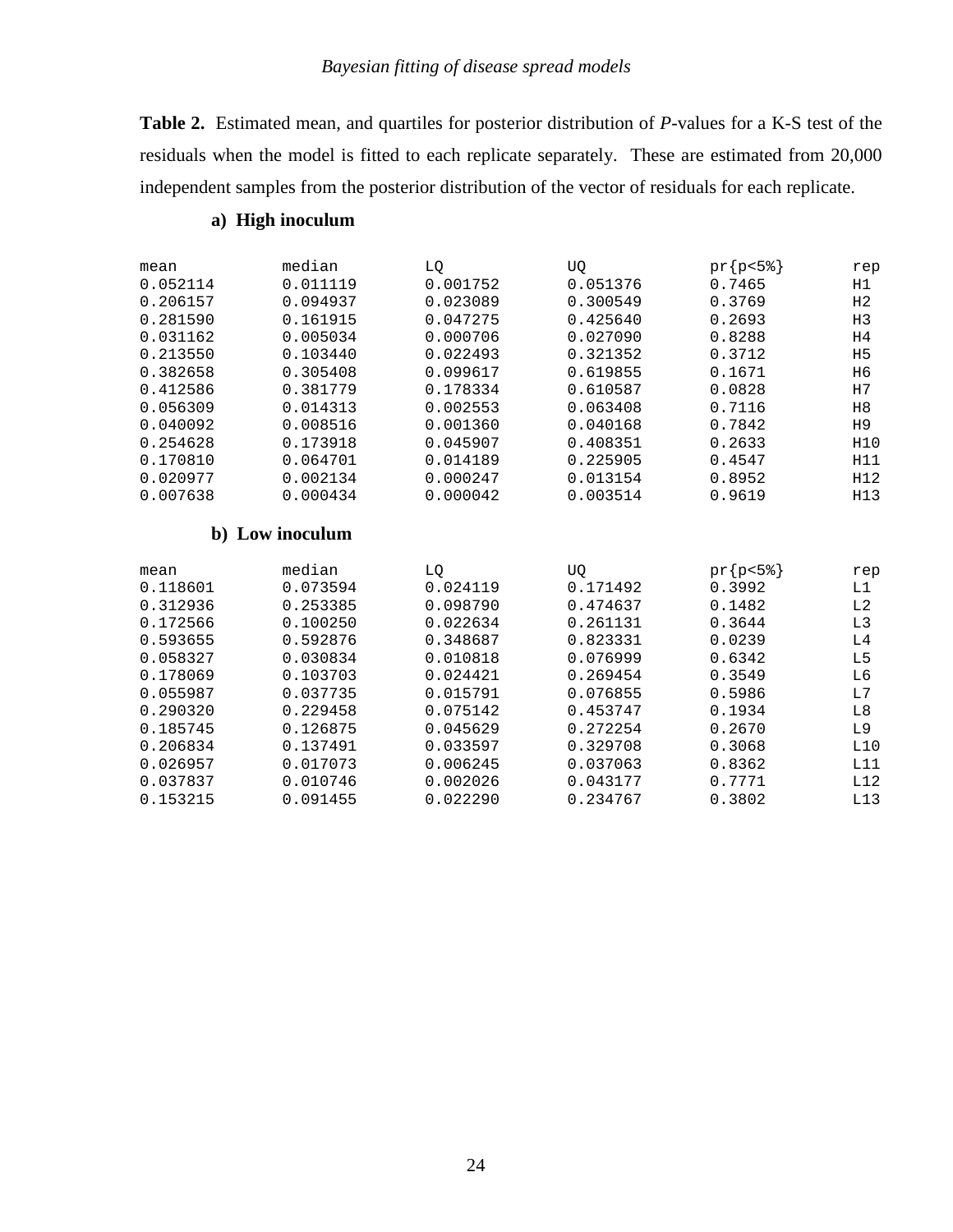#### **List of figures**

**Figure 1.** Evolution of pattern of infection for a low-inoculum replicate. Missing plants are denoted by O; sites of primary inoculum are denoted by +; infections first detected 0-4 days after emergence by  $\times$ ; infections first detected 5-11 days after emergence by  $\Delta$ ; infections first detected 12-17 days after emergence are denoted by  $\Diamond$ . Several instances of a violation of nearest-neighbour connectivity can be discerned.

**Figure 2.** Estimated posterior densities for primary infection parameter, a, for high (upper graph) and low (lower graph) inoculum treatments. Dashed line indicates posterior density for assumption of common parameters within treatments and solid lines for separate estimates for each replicate.

**Figure 3.** Estimated posterior densities for secondary infection parameter,  $b_0$ , for high- (upper graph) and low- (lower graph) inoculum treatments. Dashed line indicates posterior density for assumption of common parameters within treatments and solid lines for separate estimates for each replicate.

**Figure 4.** Estimated posterior densities for secondary infection parameter,  $b_1$ , for high- (upper graph) and low- (lower graph) inoculum treatments. Dashed line indicates posterior density for assumption of common parameters within treatments and solid lines for separate estimates for each replicate.

**Figure 5.** Estimated posterior densities for secondary infection parameter,  $b_2$ , for high- (upper graph) and low- (lower graph) inoculum treatments. Dashed line indicates posterior density for assumption of common parameters within treatments and solid lines for separate estimates for each replicate.

**Figure 6.** Distribution of disease progress curves  $(t, I(t))$  as predicted by model of section 3 with model parameters fixed at their posterior marginal means for the joint analyses for each treatment. Shaded area represents equal-tailed 95% (marginal) intervals for the predicted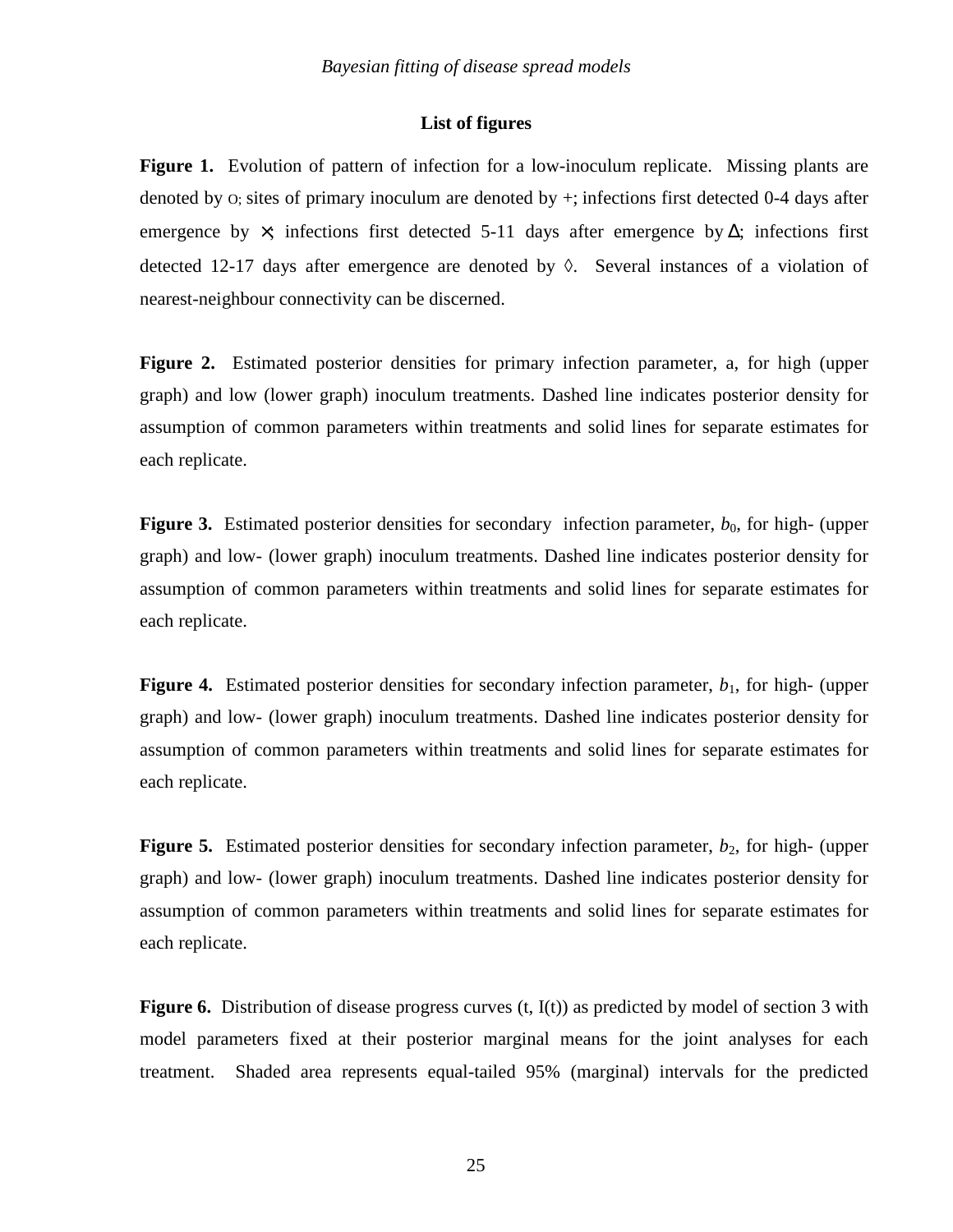number of infective plants *I*(*t*) at any given time. The observed values of *I*(*t*) for the 13 replicates for each treatment are displayed and exhibit broad consistency with the predicted intervals.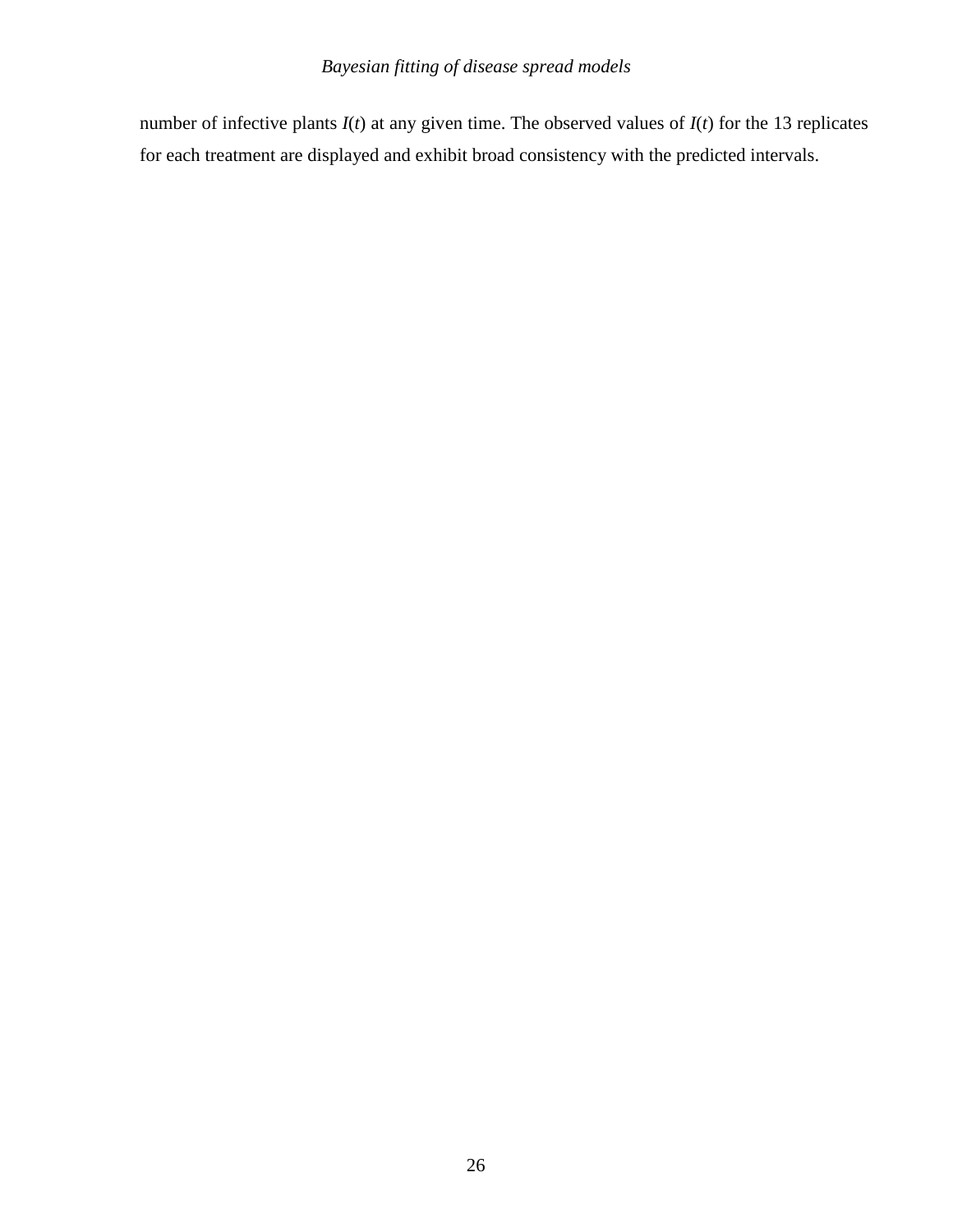|                                                                                                                                                                                                                                                                                                                                                     |                                                              | $\circ$                                                     |            |                                                                                                      |                                                                                                                                                                                                                                                                                                                                         |                                                            |                                                                                                                                                          | $\Delta$                                                                 | $\diamond \diamond$                                                                                                           |                                                                                                                                                                                 |                                                                                                                         |                                                                                                         |            |             |              | $\Delta \oplus \times \Delta \wedge$ | $\begin{array}{ccc} \Delta \times \times \Delta \, \Delta \, \Delta \, \Delta \, \Delta \, \diamondsuit & \diamondsuit \end{array} \quad \diamondsuit$ |
|-----------------------------------------------------------------------------------------------------------------------------------------------------------------------------------------------------------------------------------------------------------------------------------------------------------------------------------------------------|--------------------------------------------------------------|-------------------------------------------------------------|------------|------------------------------------------------------------------------------------------------------|-----------------------------------------------------------------------------------------------------------------------------------------------------------------------------------------------------------------------------------------------------------------------------------------------------------------------------------------|------------------------------------------------------------|----------------------------------------------------------------------------------------------------------------------------------------------------------|--------------------------------------------------------------------------|-------------------------------------------------------------------------------------------------------------------------------|---------------------------------------------------------------------------------------------------------------------------------------------------------------------------------|-------------------------------------------------------------------------------------------------------------------------|---------------------------------------------------------------------------------------------------------|------------|-------------|--------------|--------------------------------------|--------------------------------------------------------------------------------------------------------------------------------------------------------|
|                                                                                                                                                                                                                                                                                                                                                     |                                                              |                                                             |            |                                                                                                      |                                                                                                                                                                                                                                                                                                                                         |                                                            |                                                                                                                                                          |                                                                          |                                                                                                                               |                                                                                                                                                                                 |                                                                                                                         |                                                                                                         |            |             |              |                                      |                                                                                                                                                        |
|                                                                                                                                                                                                                                                                                                                                                     |                                                              |                                                             |            |                                                                                                      |                                                                                                                                                                                                                                                                                                                                         |                                                            |                                                                                                                                                          |                                                                          |                                                                                                                               |                                                                                                                                                                                 |                                                                                                                         |                                                                                                         |            |             |              |                                      |                                                                                                                                                        |
|                                                                                                                                                                                                                                                                                                                                                     |                                                              |                                                             |            |                                                                                                      |                                                                                                                                                                                                                                                                                                                                         |                                                            |                                                                                                                                                          |                                                                          |                                                                                                                               |                                                                                                                                                                                 |                                                                                                                         |                                                                                                         |            |             |              |                                      |                                                                                                                                                        |
|                                                                                                                                                                                                                                                                                                                                                     |                                                              |                                                             |            |                                                                                                      |                                                                                                                                                                                                                                                                                                                                         |                                                            |                                                                                                                                                          |                                                                          |                                                                                                                               |                                                                                                                                                                                 |                                                                                                                         |                                                                                                         |            |             |              |                                      |                                                                                                                                                        |
|                                                                                                                                                                                                                                                                                                                                                     | $\circ$                                                      | $\begin{array}{c}\n\Delta \\ \Diamond\n\end{array}$         |            |                                                                                                      |                                                                                                                                                                                                                                                                                                                                         |                                                            |                                                                                                                                                          |                                                                          |                                                                                                                               |                                                                                                                                                                                 |                                                                                                                         |                                                                                                         |            |             |              |                                      |                                                                                                                                                        |
| $\begin{picture}(160,170) \put(0,0){\line(1,0){10}} \put(10,0){\line(1,0){10}} \put(10,0){\line(1,0){10}} \put(10,0){\line(1,0){10}} \put(10,0){\line(1,0){10}} \put(10,0){\line(1,0){10}} \put(10,0){\line(1,0){10}} \put(10,0){\line(1,0){10}} \put(10,0){\line(1,0){10}} \put(10,0){\line(1,0){10}} \put(10,0){\line(1,0){10}} \put(10,0){\line$ |                                                              |                                                             |            |                                                                                                      |                                                                                                                                                                                                                                                                                                                                         |                                                            |                                                                                                                                                          |                                                                          |                                                                                                                               |                                                                                                                                                                                 |                                                                                                                         |                                                                                                         |            |             |              |                                      |                                                                                                                                                        |
|                                                                                                                                                                                                                                                                                                                                                     |                                                              |                                                             |            | $\diamond$ $\triangle$ $\times$ $\diamond$ $\triangle$ $\times$ $\star$                              |                                                                                                                                                                                                                                                                                                                                         |                                                            |                                                                                                                                                          |                                                                          |                                                                                                                               |                                                                                                                                                                                 |                                                                                                                         |                                                                                                         |            |             |              |                                      |                                                                                                                                                        |
|                                                                                                                                                                                                                                                                                                                                                     |                                                              |                                                             |            |                                                                                                      |                                                                                                                                                                                                                                                                                                                                         |                                                            |                                                                                                                                                          |                                                                          |                                                                                                                               |                                                                                                                                                                                 |                                                                                                                         |                                                                                                         |            |             |              |                                      |                                                                                                                                                        |
|                                                                                                                                                                                                                                                                                                                                                     |                                                              |                                                             |            |                                                                                                      |                                                                                                                                                                                                                                                                                                                                         |                                                            | $\begin{array}{lcl} \Delta \; \Delta & \diamondsuit \; \Delta \; \Delta \; \diamondsuit \; \hat{} \star \; \Phi & \star \; \Delta \; \Delta \end{array}$ | ◇◇○△△△×△○                                                                | $\begin{array}{c} \diamondsuit \; \Delta \; \Delta \; \Delta \; \Delta \; \diamondsuit \; \Delta \; \diamondsuit \end{array}$ | $\begin{array}{ccccc}\n\Delta & \diamond & \diamond & \diamond & \diamond & \diamond & \diamond & \diamond & \diamond & \diamond & \diamond & \diamond & \diamond\n\end{array}$ | $\begin{array}{cc}\n\circ & \circ & \circ & \circ \\ \circ & \circ & \circ & \circ\n\end{array}$                        |                                                                                                         |            | $\triangle$ | AAAAAA◇◇ ◇ A |                                      |                                                                                                                                                        |
|                                                                                                                                                                                                                                                                                                                                                     |                                                              |                                                             |            |                                                                                                      |                                                                                                                                                                                                                                                                                                                                         |                                                            |                                                                                                                                                          |                                                                          |                                                                                                                               |                                                                                                                                                                                 |                                                                                                                         |                                                                                                         |            |             |              | $\Delta$                             |                                                                                                                                                        |
|                                                                                                                                                                                                                                                                                                                                                     |                                                              |                                                             |            |                                                                                                      |                                                                                                                                                                                                                                                                                                                                         |                                                            |                                                                                                                                                          |                                                                          |                                                                                                                               |                                                                                                                                                                                 |                                                                                                                         |                                                                                                         |            |             |              |                                      |                                                                                                                                                        |
|                                                                                                                                                                                                                                                                                                                                                     |                                                              |                                                             |            | $\diamond$                                                                                           |                                                                                                                                                                                                                                                                                                                                         |                                                            |                                                                                                                                                          |                                                                          |                                                                                                                               |                                                                                                                                                                                 |                                                                                                                         |                                                                                                         |            |             |              |                                      |                                                                                                                                                        |
| $\Diamond$                                                                                                                                                                                                                                                                                                                                          |                                                              |                                                             |            |                                                                                                      |                                                                                                                                                                                                                                                                                                                                         |                                                            |                                                                                                                                                          |                                                                          |                                                                                                                               |                                                                                                                                                                                 |                                                                                                                         |                                                                                                         |            |             |              |                                      |                                                                                                                                                        |
|                                                                                                                                                                                                                                                                                                                                                     | $\Diamond$                                                   |                                                             |            |                                                                                                      |                                                                                                                                                                                                                                                                                                                                         |                                                            |                                                                                                                                                          |                                                                          |                                                                                                                               |                                                                                                                                                                                 |                                                                                                                         |                                                                                                         |            |             |              |                                      |                                                                                                                                                        |
|                                                                                                                                                                                                                                                                                                                                                     |                                                              |                                                             |            |                                                                                                      |                                                                                                                                                                                                                                                                                                                                         |                                                            |                                                                                                                                                          |                                                                          |                                                                                                                               |                                                                                                                                                                                 | $\begin{aligned} \diamondsuit & \diamondsuit & \diamondsuit & \diamondsuit & \diamondsuit & \diamondsuit \end{aligned}$ | $\begin{aligned} \diamondsuit \quad & \diamondsuit \quad \diamondsuit \quad \diamondsuit \end{aligned}$ |            |             | $\Diamond$   | $\Diamond$                           |                                                                                                                                                        |
|                                                                                                                                                                                                                                                                                                                                                     |                                                              |                                                             |            | $*$                                                                                                  | $\ddagger$                                                                                                                                                                                                                                                                                                                              |                                                            |                                                                                                                                                          |                                                                          |                                                                                                                               |                                                                                                                                                                                 |                                                                                                                         |                                                                                                         |            |             |              |                                      |                                                                                                                                                        |
|                                                                                                                                                                                                                                                                                                                                                     |                                                              |                                                             |            |                                                                                                      |                                                                                                                                                                                                                                                                                                                                         |                                                            |                                                                                                                                                          |                                                                          |                                                                                                                               |                                                                                                                                                                                 |                                                                                                                         |                                                                                                         | $\Diamond$ |             |              |                                      |                                                                                                                                                        |
|                                                                                                                                                                                                                                                                                                                                                     |                                                              |                                                             |            |                                                                                                      |                                                                                                                                                                                                                                                                                                                                         |                                                            |                                                                                                                                                          |                                                                          |                                                                                                                               |                                                                                                                                                                                 |                                                                                                                         |                                                                                                         |            |             |              |                                      |                                                                                                                                                        |
|                                                                                                                                                                                                                                                                                                                                                     |                                                              |                                                             |            |                                                                                                      |                                                                                                                                                                                                                                                                                                                                         |                                                            |                                                                                                                                                          |                                                                          |                                                                                                                               |                                                                                                                                                                                 |                                                                                                                         |                                                                                                         |            |             |              |                                      |                                                                                                                                                        |
|                                                                                                                                                                                                                                                                                                                                                     |                                                              |                                                             |            |                                                                                                      |                                                                                                                                                                                                                                                                                                                                         |                                                            |                                                                                                                                                          |                                                                          |                                                                                                                               |                                                                                                                                                                                 |                                                                                                                         |                                                                                                         |            |             |              |                                      |                                                                                                                                                        |
| $\begin{aligned} \diamondsuit \diamondsuit \diamondsuit \diamondsuit \diamondsuit \diamondsuit \end{aligned}$                                                                                                                                                                                                                                       | $+$ 0 $\Diamond$ $\Diamond$ $\Diamond$ $\Diamond$ $\Diamond$ | $\begin{array}{c}\n\Delta \\ \Delta \\ \Delta\n\end{array}$ | $\Diamond$ | $\begin{array}{ccccc}\n&\Diamond &\Diamond &\Diamond\n\\ &\Diamond &\Diamond &\Diamond\n\end{array}$ | $\begin{picture}(160,170) \put(0,0){\line(1,0){150}} \put(150,0){\line(1,0){150}} \put(150,0){\line(1,0){150}} \put(150,0){\line(1,0){150}} \put(150,0){\line(1,0){150}} \put(150,0){\line(1,0){150}} \put(150,0){\line(1,0){150}} \put(150,0){\line(1,0){150}} \put(150,0){\line(1,0){150}} \put(150,0){\line(1,0){150}} \put(150,0){$ | $\begin{aligned} &\diamondsuit \diamondsuit \end{aligned}$ | $\begin{array}{ccccc}\n\triangleright & \diamond & \diamond & \circ & \circ \\ \circ & \diamond & \diamond & \circ & \circ\n\end{array}$                 | $\diamond$ $\triangle$ $\diamond$ $\triangle$ $\diamond$ $\triangle$ $*$ | $\begin{array}{c}\n\triangle \\ \triangle \\ \triangle \\ \triangle \\ \triangle\n\end{array}$                                | $\Delta * \Delta \Delta \Delta \Delta \diamond$                                                                                                                                 |                                                                                                                         | $\Diamond$                                                                                              |            |             |              |                                      |                                                                                                                                                        |
|                                                                                                                                                                                                                                                                                                                                                     |                                                              |                                                             |            |                                                                                                      |                                                                                                                                                                                                                                                                                                                                         |                                                            |                                                                                                                                                          |                                                                          |                                                                                                                               |                                                                                                                                                                                 |                                                                                                                         |                                                                                                         | ♦          |             |              |                                      |                                                                                                                                                        |
|                                                                                                                                                                                                                                                                                                                                                     |                                                              |                                                             |            |                                                                                                      |                                                                                                                                                                                                                                                                                                                                         |                                                            |                                                                                                                                                          |                                                                          |                                                                                                                               |                                                                                                                                                                                 |                                                                                                                         |                                                                                                         |            |             |              |                                      |                                                                                                                                                        |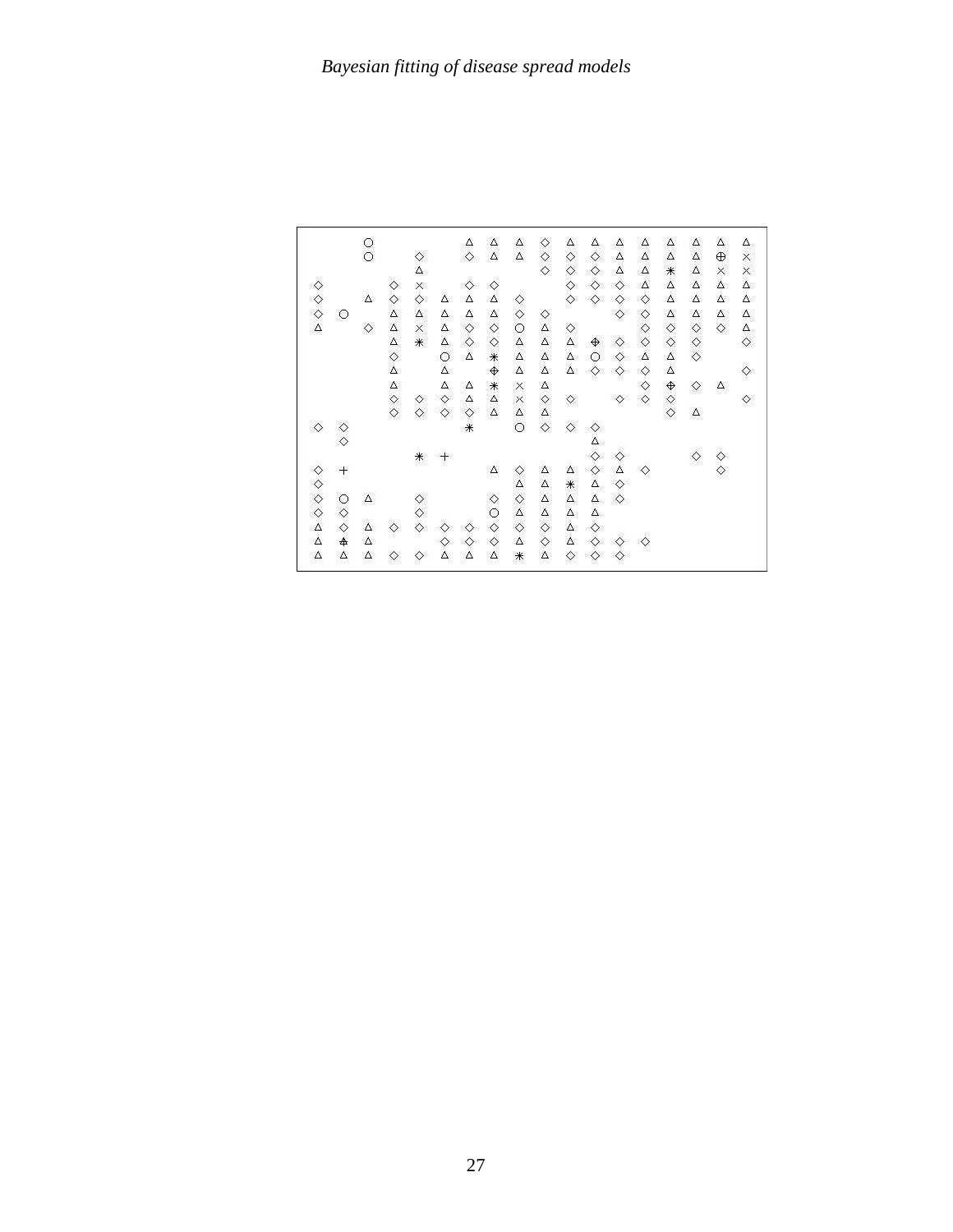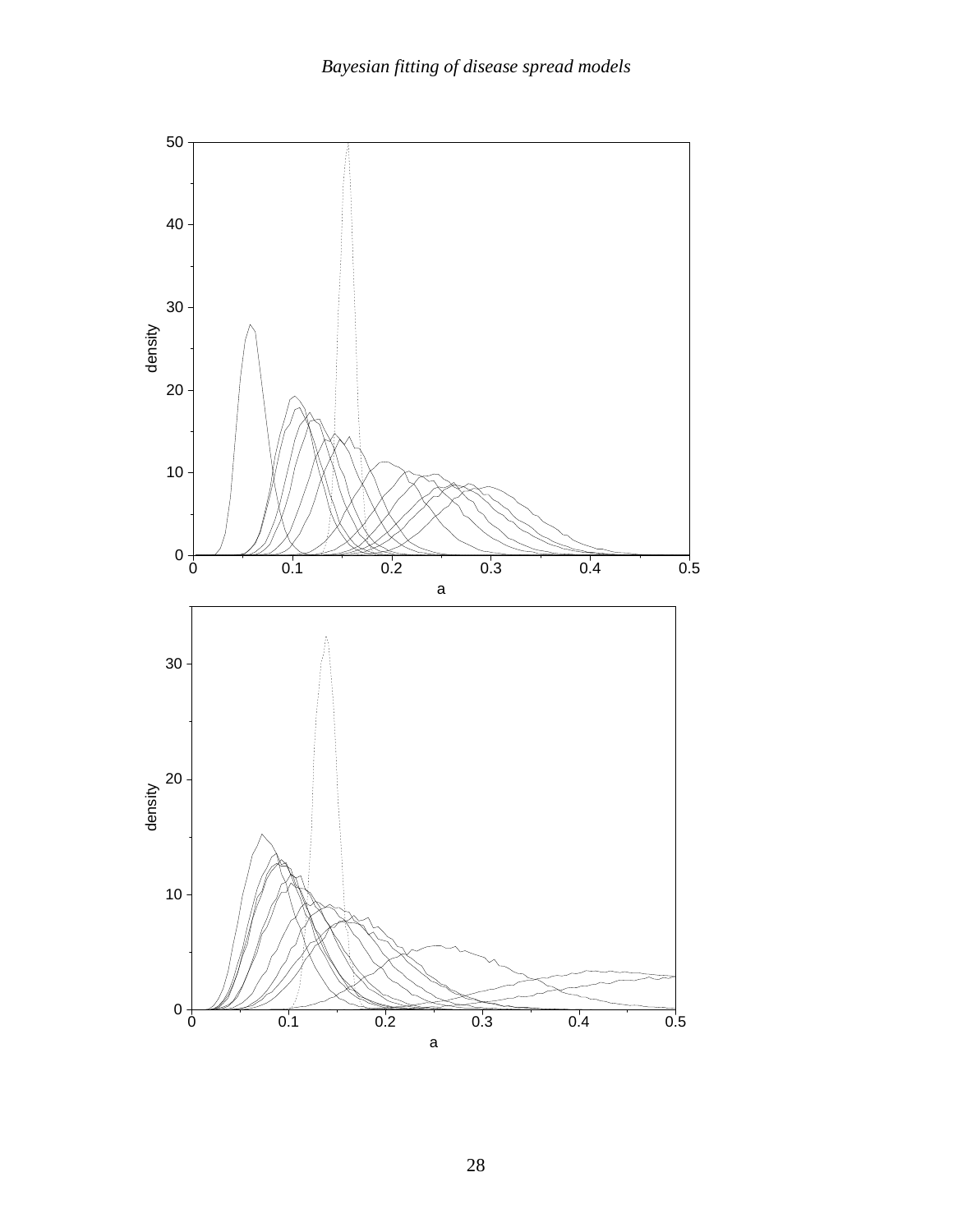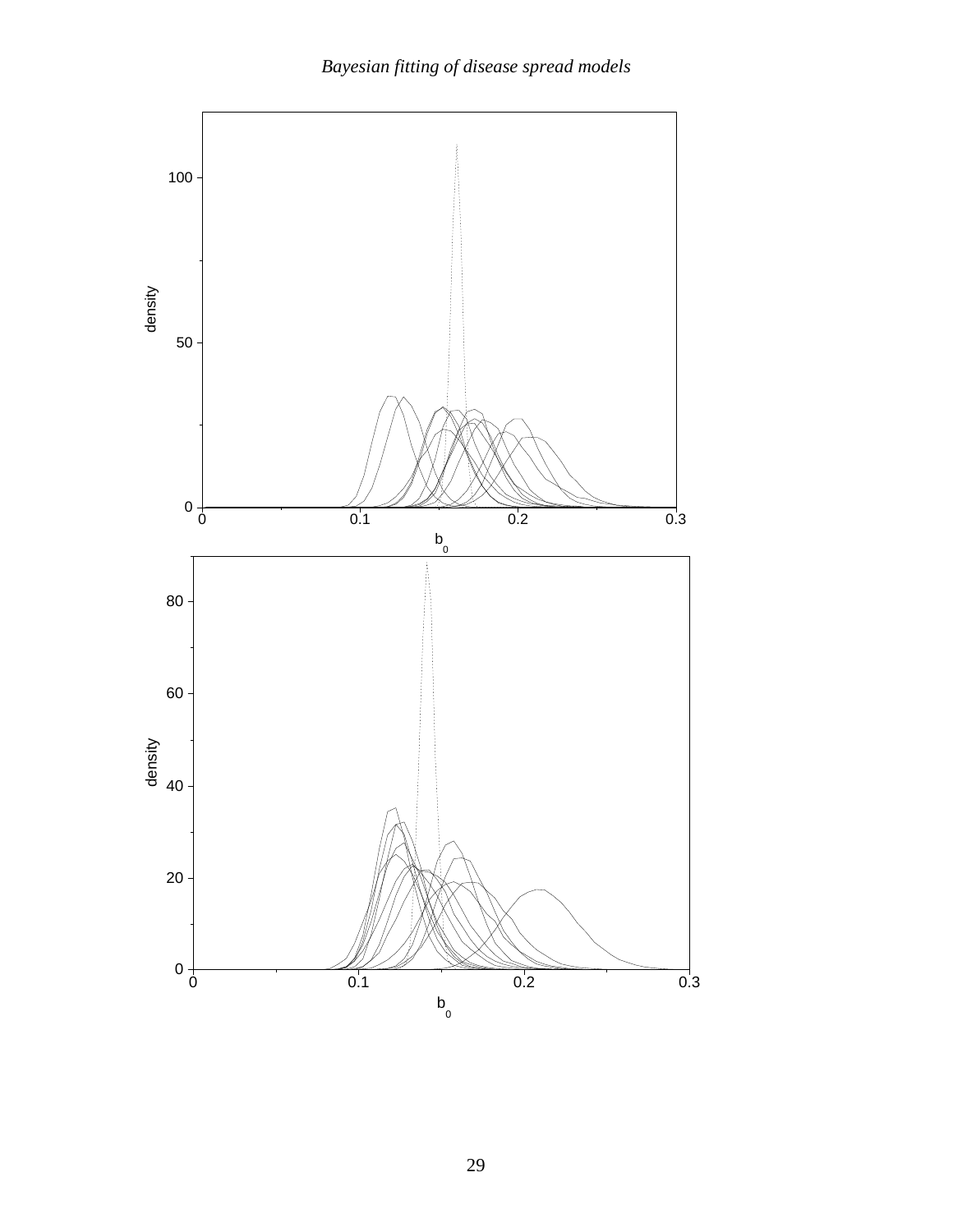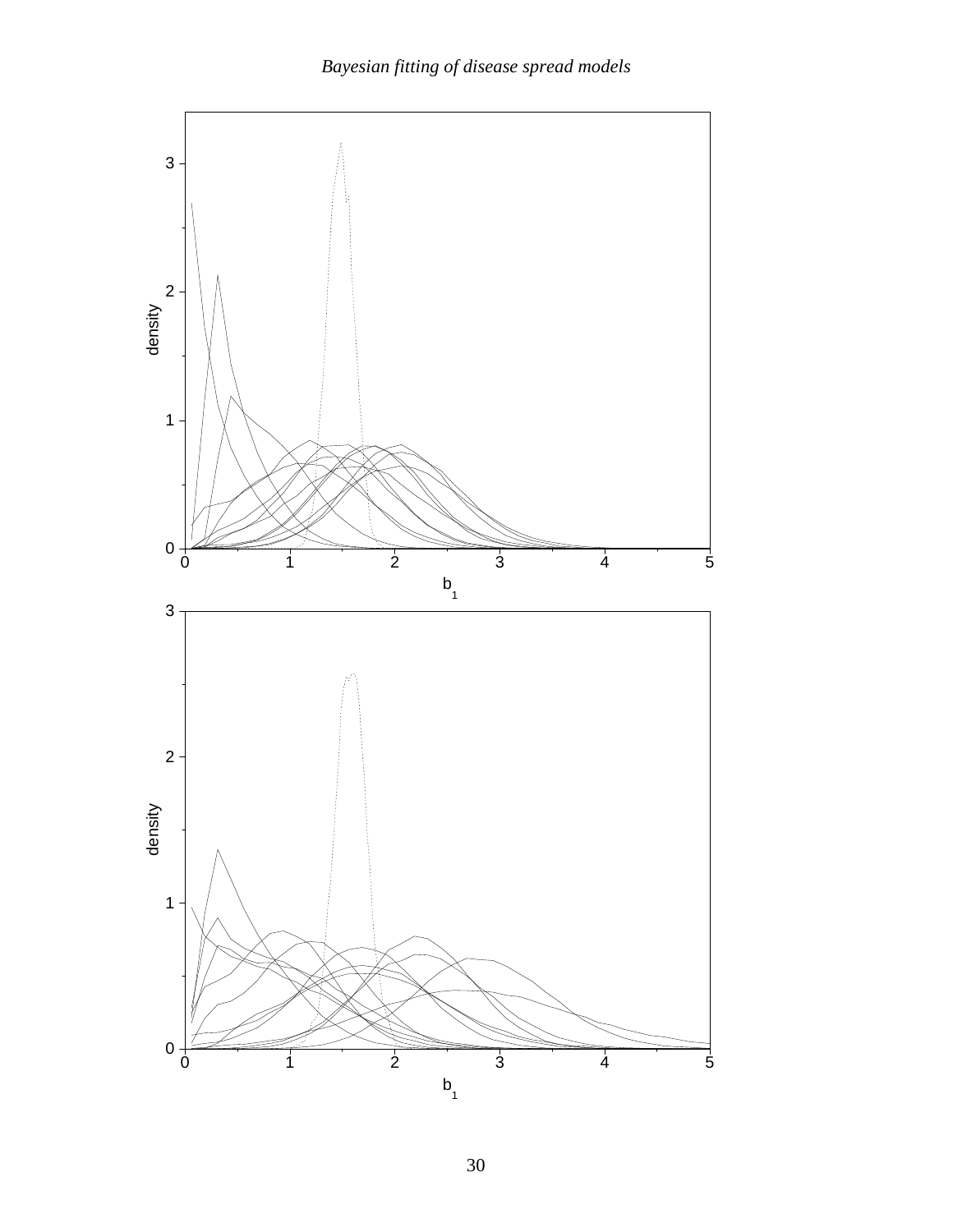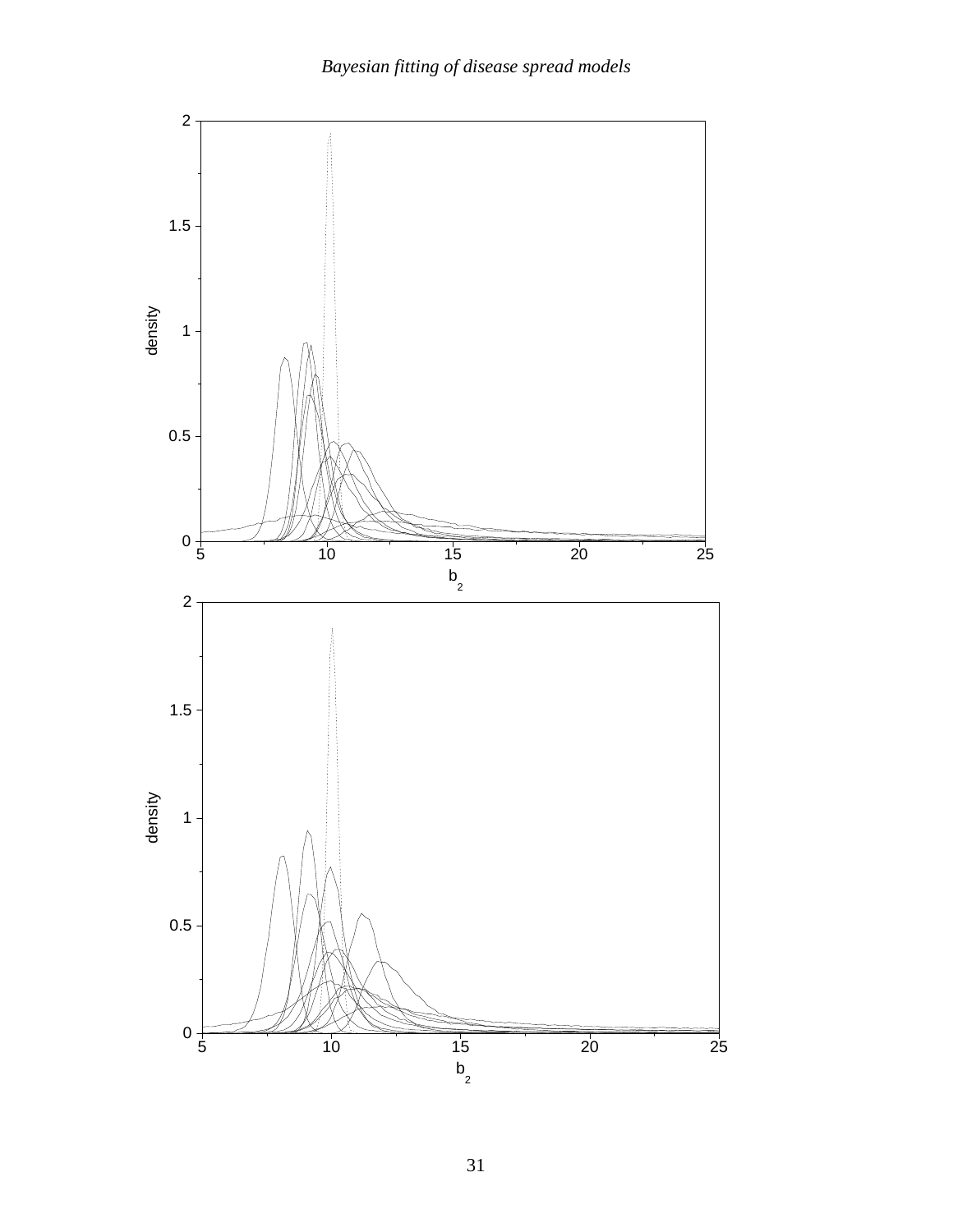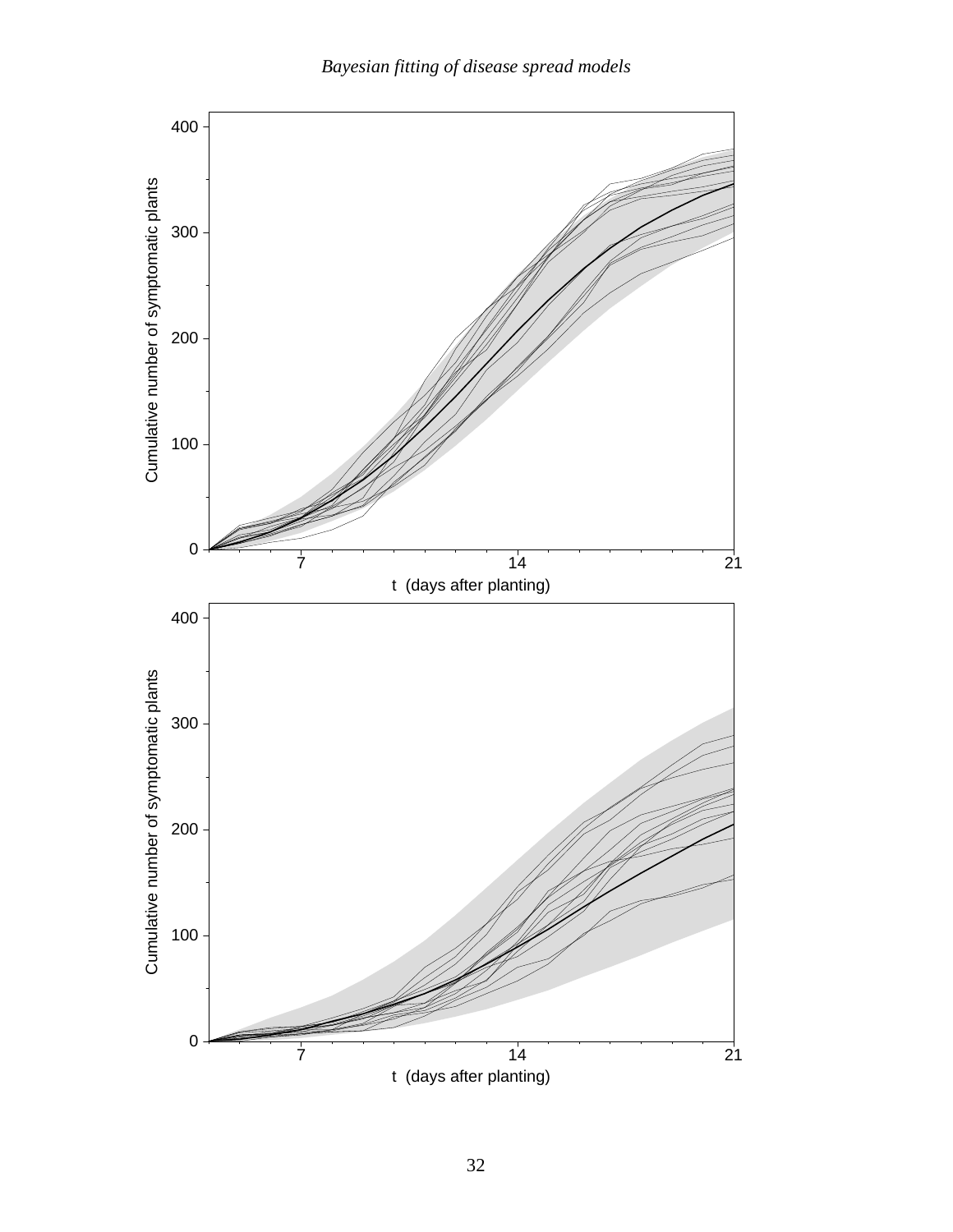*Bayesian fitting of disease spread models* 

# **Footnotes**

*Affiliation of author* 

<sup>1</sup>Department of Actuarial Mathematics & Statistics, Heriot-Watt University, Riccarton, Edinburgh, EH14 4AS, UK

<sup>2</sup>Department of Plant Sciences, University of Cambridge, Downing Street, Cambridge CB2 3EA, UK

<sup>3</sup>Current address: Department of Infectious Disease Epidemiology, Imperial College London, London W2 1PG

<sup>4</sup>Biomathematics & Statistics Scotland, James Clerk Maxwell Building, The King's Buildings, Edinburgh EH9 3JZ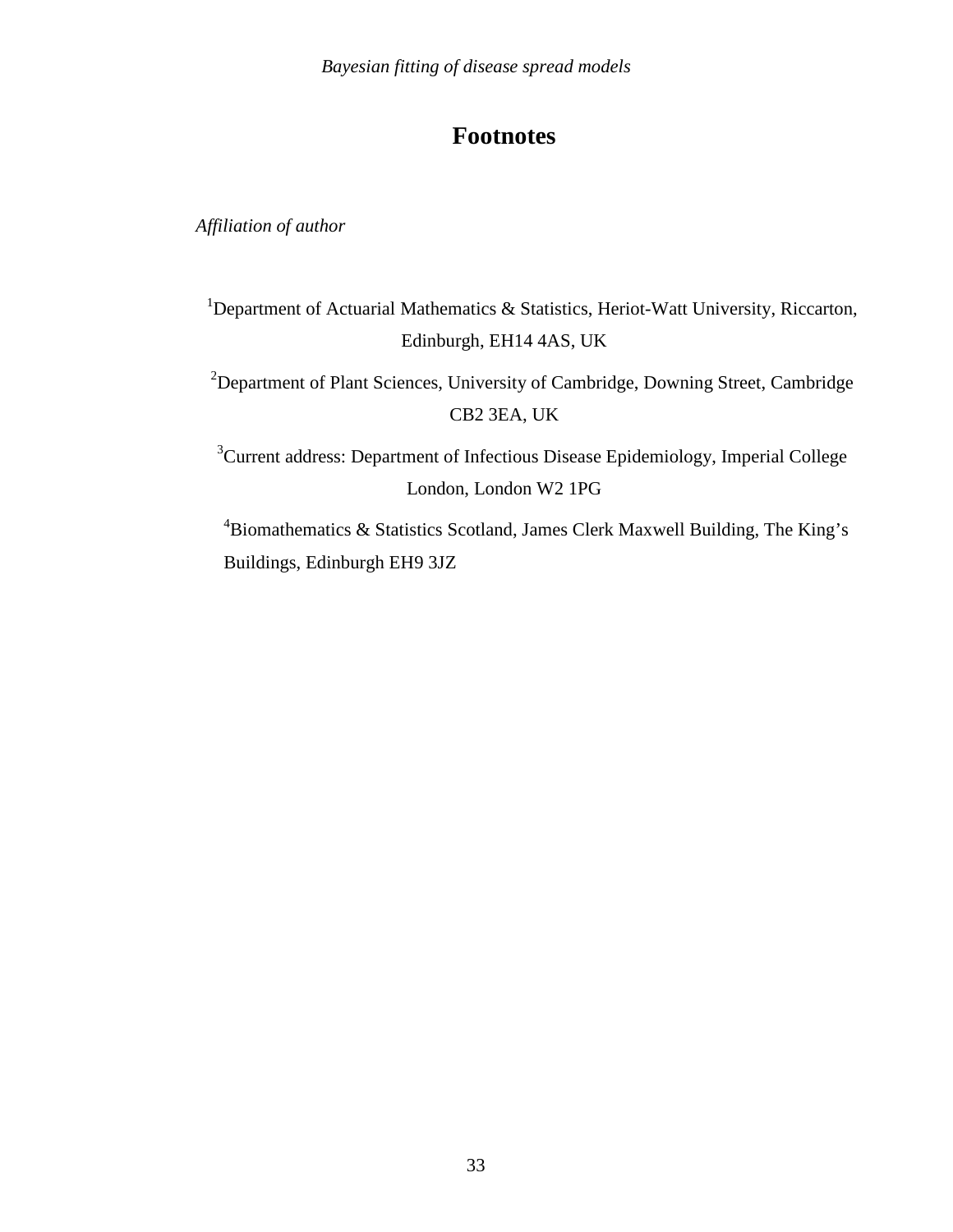Corresponding author: address for correspondence

Professor G J Gibson, Department of Actuarial Mathematics and Statistics, Heriot-Watt University, Riccarton, Edinburgh EH14 4AS, UK Fax:+44 131 451 3249; Tel: +44 131 451 3205

e-mail: gavin@ma.hw.ac.uk